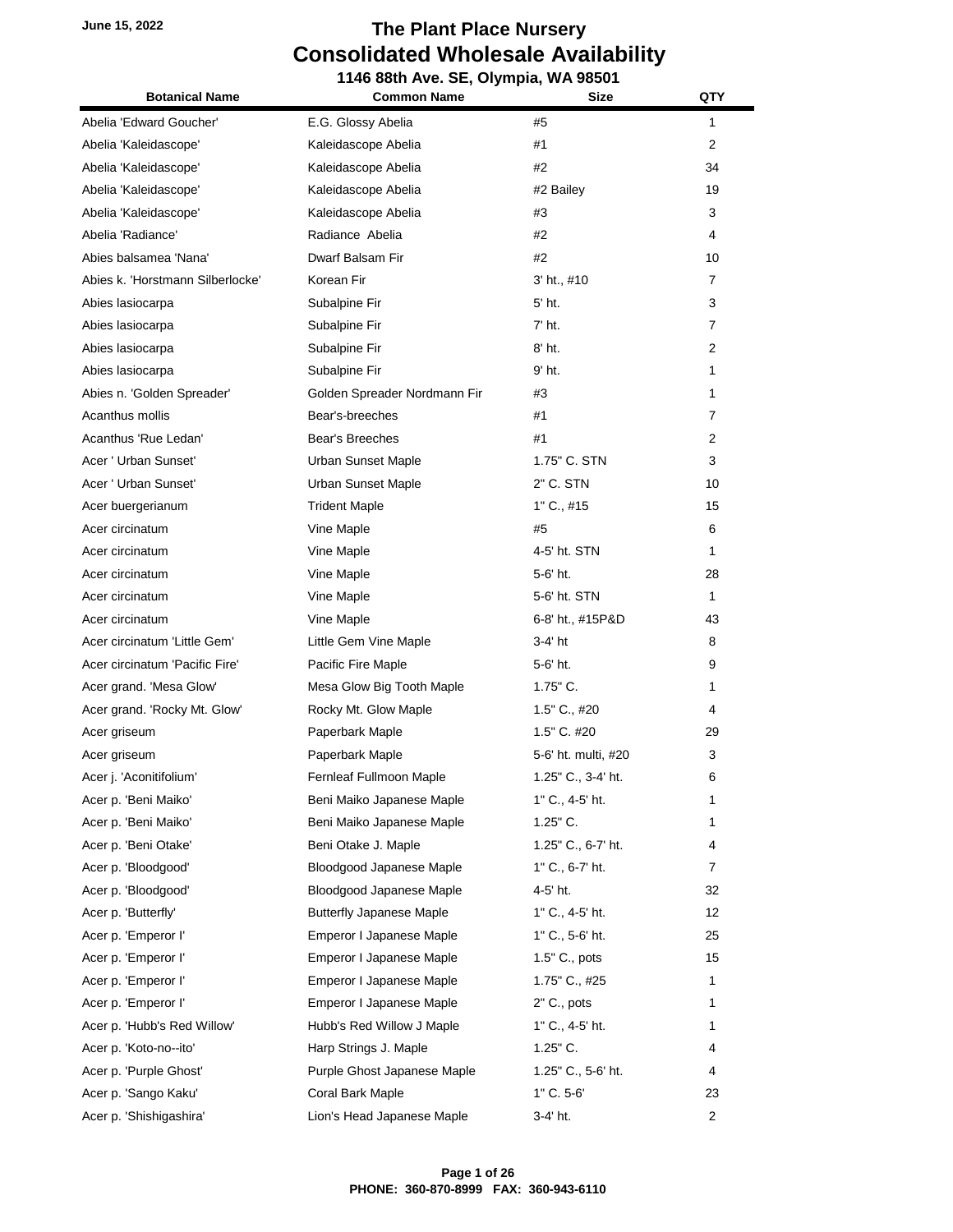#### **June 15, 2022 The Plant Place Nursery Consolidated Wholesale Availability 1146 88th Ave. SE, Olympia, WA 98501**

| <b>Botanical Name</b>              | <b>Common Name</b>             | Size                  | QTY            |
|------------------------------------|--------------------------------|-----------------------|----------------|
| Acer p. 'Twombly's Red Sentinel'   | Japanese Maple                 | 1" C., 5-6' ht.       | 12             |
| Acer p. 'Winter Orange'            | Winter Orange Japanese Maple   | 2" C., #25            | $\mathbf{1}$   |
| Acer 'Pacific Sunset'              | Pacific Sunset Maple           | 1.5" C., #25          | 30             |
| Acer palmatum                      | Green Japanese Maple           | $1.25"$ C.            | 4              |
| Acer pd. 'Burgundy Lace'           | Burgundy Lace Japanese Maple   | 1.5" C., 4-5' ht.     | 20             |
| Acer pd. 'Crimson Queen'           | Red Wpg Japanese Maple         | #10, 30-36"           | $\mathbf{1}$   |
| Acer pd. 'Crimson Queen'           | Crimson Queen Laceleaf         | 30-36"                | 30             |
| Acer pd. 'Orange Flame'            | Orange Flame Japanese Maple    | 1.25" C., 4-5' ht.    | 4              |
| Acer pd. 'Orangeola'               | Orangeola Japanese Maple       | 18-24"                | $\overline{2}$ |
| Acer pd. 'Orangeola'               | Orangeola Japanese Maple       | 3-4' ht., 1.25' C.    | 1              |
| Acer pd. 'Red Dragon'              | Red Wpg Japanese Maple         | 24-30"                | 36             |
| Acer pd. 'Seiryu'                  | Seiryu Japanese Maple          | $1.25"$ C.            | 12             |
| Acer pd. 'Viridis'                 | Green Wpg Japanese Maple       | 1" C.                 | 3              |
| Acer pl. 'Crimson Sentry'          | Crimson Sentry Norway Maple    | $1.5"$ C., #20        | 4              |
| Acer pl. 'Crimson Sentry'          | Crimson Sentry Norway Maple    | 1.75" C., #20         | 1              |
| Acer r. 'Armstrong Gold'           | Armstrong Gold Maple           | $2"$ C.               | 1              |
| Acer r. 'Autumn Radiance'          | Autumn Radiance Maple          | 1.75" C. STN          | 6              |
| Acer r. 'Autumn Radiance'          | Autumn Radiance Maple          | 2.25" C. STN          | 6              |
| Acer r. 'October Glory'            | October Glory Maple            | 2.5" C., BHF          | 1              |
| Acer r. 'Red Sunset'               | <b>Red Sunset Maple</b>        | #15                   | 5              |
| Acer r. 'Sun Valley'               | Sun Valley Maple               | 1.5" C., #20 Krueger  | 2              |
| Acer r. 'Sun Valley'               | Sun Valley Maple               | 1.5" C., STN          | 1              |
| Acer r. 'Sun Valley'               | Sun Valley Maple               | 1.75"C STN            | 5              |
| Acer r. 'Sun Valley'               | Sun Valley Maple               | 2" C. STN             | 11             |
| Acer r. 'Sun Valley'               | Sun Valley Maple               | 2.25" C., #20 Krueger | 5              |
| Acer sh. 'Moonrise'                | Full Moon Maple                | 30-36"                | 9              |
| Acer tat. 'Perfect Pattern'        | Perfect Pattern Maple          | $1.5"$ C., #20        | 10             |
| Acer x fre. 'Autumn Blaze'         | Autumn Blaze Maple             | 2" C. #20 Krueger     | 3              |
| Achillea m. 'Terra Cotta'          | <b>Terra Cotta Yarrow</b>      | #1                    | 126            |
| Achillea 'Moonshine'               | Common Yarrow                  | #1                    | 13             |
| Achillea 'New Vintage White'       | Common Yarrow                  | #1                    | 4              |
| Acorus gram. 'Pusillus Aurea'      | Miniature Sweet Flag           | 4"                    | 74             |
| Actaea 'Black Negligee'            | <b>Bugbane</b>                 | #1                    | 5              |
| Actaea 'Hillside Black Beauty'     | Hillside Black Beauty Actaea   | #1                    | 5              |
| Aegopodium p. 'Variegatum'         | <b>Bishop's Weed</b>           | 4"                    | 4              |
| Agapanthus 'Black Pantha'          | Deep Violet Blue African Lily  | #1                    | 1              |
| Agapanthus 'Brilliant Blue'        | Agapanthus                     | #1                    | 8              |
| Agapanthus 'Peter Pan'             | Peter Pan Agapanthus           | #1                    | 2              |
| Agastache 'Blue Boa'               | Agastache                      | #1                    | 6              |
| Agastache 'Kudos Mandarin'         | Agastache                      | #1                    | 13             |
| Agastache 'Poquito Dark Blue'      | Agastache                      | #1                    | 11             |
| Ajuga 'Black Scallop'              | <b>Black Scallop Ajuga</b>     | 4"                    | 58             |
| Ajuga 'Chocolate Chip'             | Chocolate Chip Ajuga           | 4"                    | 10             |
| Alcea r. S.C. 'Apricot'            | Alcea                          | #1                    | 2              |
| Amelanchier g. 'Autumn Brilliance' | Autumn Brilliance Serviceberry | #10                   | 4              |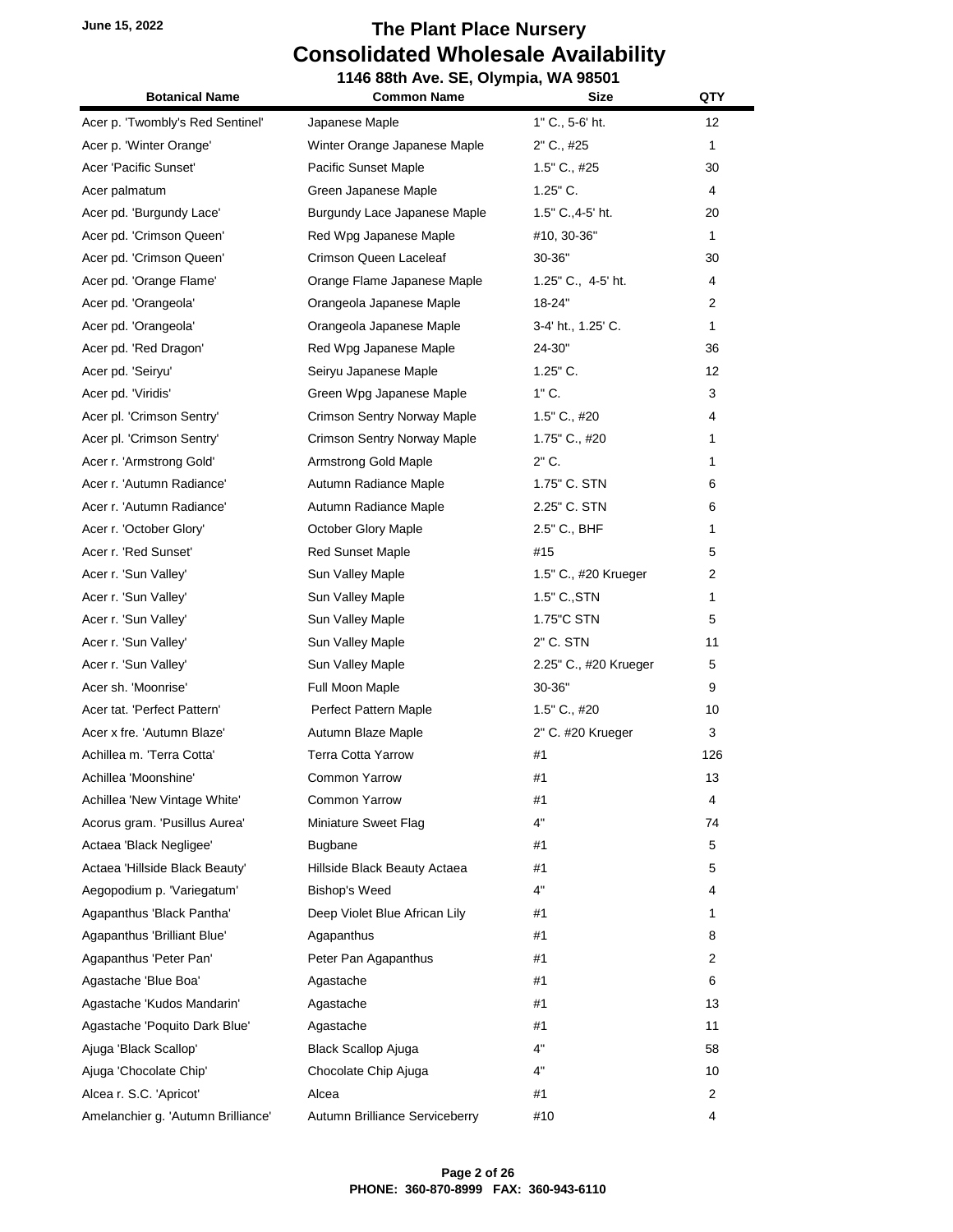| <b>Botanical Name</b>           | 1146 88th Ave. SE, Olympia, WA 98501<br><b>Common Name</b> | Size            | QTY            |
|---------------------------------|------------------------------------------------------------|-----------------|----------------|
| Anemone 'Honorine Jobert'       | Anemone                                                    | #1              | 8              |
| Anemone 'Pink Cloud'            | Anemone                                                    | #1              | $\overline{7}$ |
| Apple 'Cortland' (semi dwarf)   | <b>Cortland Apple</b>                                      | #10             | 19             |
| Apple 'Frostbite' Std           | Frostbite Apple                                            | bareroot bailey | 14             |
| Apple 'Honeycrisp' Std          | Honeycrisp Apple                                           | bareroot bailey | 28             |
| Apple 'Liberty' Semi-dwf        | Liberty Apple                                              | bareroot bailey | 18             |
| Apple 'Lodi' Semi-dwf           | Lodi Apple                                                 | #10             | 3              |
| Apple 'Red Fuji' (semi-dwf)     | Red Fuji Apple                                             | #10             | 4              |
| Apple 'Snow Sweet' Semi-dwf     | Snow Sweet Apple                                           | #10             | $\overline{7}$ |
| Apple 'Sweet Sixteen' Std       | Sweet Sixteen Apple                                        | bareroot bailey | 15             |
| Apple 'Wealthy' Semi-dwf        | Wealthy Apple                                              | #10             | 12             |
| Apple 'Zestar!' Semi-dwf        | Zestar Apple                                               | #10             | 5              |
| Apple 'Zestar!' Semi-dwf        | Zestar Apple                                               | bareroot bailey | 14             |
| Arabis 'Red Sensation'          | <b>Rock Cress</b>                                          | 4"              | 9              |
| Aralia 'Sun King'               |                                                            | #1              | 8              |
| Arbutus u. 'Compacta'           | <b>Compact Strawberry Tree</b>                             | #5              | 44             |
| Arctostaphylos uva-ursi         | Kinnickinnick                                              | #1              | 182            |
| Armeria m. 'Dream Weaver'       | Common Thrift                                              | #1              | $\mathbf{1}$   |
| Armeria maritima 'Dusseldorf'   | Common Thrift                                              | #1              | 10             |
| Aruncus d. 'Misty Lace'         | Goat's Beard                                               | #1              | 4              |
| Asarum m. 'Ling Ling'           | Canadian Wild Ginger                                       | #1              | 10             |
| Asarum m. 'Ling Ling'           | Canadian Wild Ginger                                       | Quart           | 2              |
| Asarum 'Splendens'              | <b>Chinese Wild Ginger</b>                                 | #1              | 5              |
| Asarum 'Splendens'              | Chinese Wild Ginger                                        | Quart           | 24             |
| Asclepias tuberosa              | <b>Butterfly Weed</b>                                      | #1              | $\overline{2}$ |
| Asplenium ebenoides             | Dragon's Tail Fern                                         | #1              | 17             |
| Asplenium trichomanes           | Maidenhair Spleenwort Fern                                 | #1              | 26             |
| Astelia n. 'Westerland'         | Astelia                                                    | Quart           | 12             |
| Aster d. 'Wood's Blue'          | Wood's Blue Aster                                          | #1              | 17             |
| Aster f. 'Moench'               | Frikarti Aster                                             | #1              | 15             |
| Aster 'Kickin Purple'           | Aster                                                      | Quart           | 1              |
| Astilbe a. 'Color Flash'        | Color Flash Astilbe                                        | #1              | 36             |
| Astilbe a. 'Deutschland'        | Deutschland Astilbe                                        | #1              | 18             |
| Astilbe a. 'Fanal'              | <b>Fanal Astilbe</b>                                       | #1              | 50             |
| Astilbe a. 'White Gloria'       | White Gloria Astilbe                                       | #1              | 36             |
| Astilbe a.'Bridal Veil'         | <b>Bridal Veil Astilbe</b>                                 | #1              | 30             |
| Astilbe c. 'Visions in Red'     | Visions in Red Astilbe                                     | Quart           | $\mathbf{1}$   |
| Astilbe 'Younique Cerise'       | Younique Cerise Astilbe                                    | #1              | 1              |
| Astilbe 'Younique Salmon'       | Younique Salmon Astilbe                                    | #1              | 15             |
| Astilbe 'Younique Silvery Pink' | Astilbe                                                    | #1              | 6              |
| Astrantia 'Star of Fire'        | Masterwort                                                 | Quart           | 6              |
| Athyrium 'Ghost'                | Ghost Fern                                                 | 4"              | 3              |
| Athyrium n. 'Godzilla'          | Godzilla J. Painted Fern                                   | 4"              | 7              |
| Athyrium n. 'Metallicum'        | Painted Fern                                               | #1              | 1              |
| Aucuba 'Gold King'              | Gold King Aucuba                                           | #5              | 43             |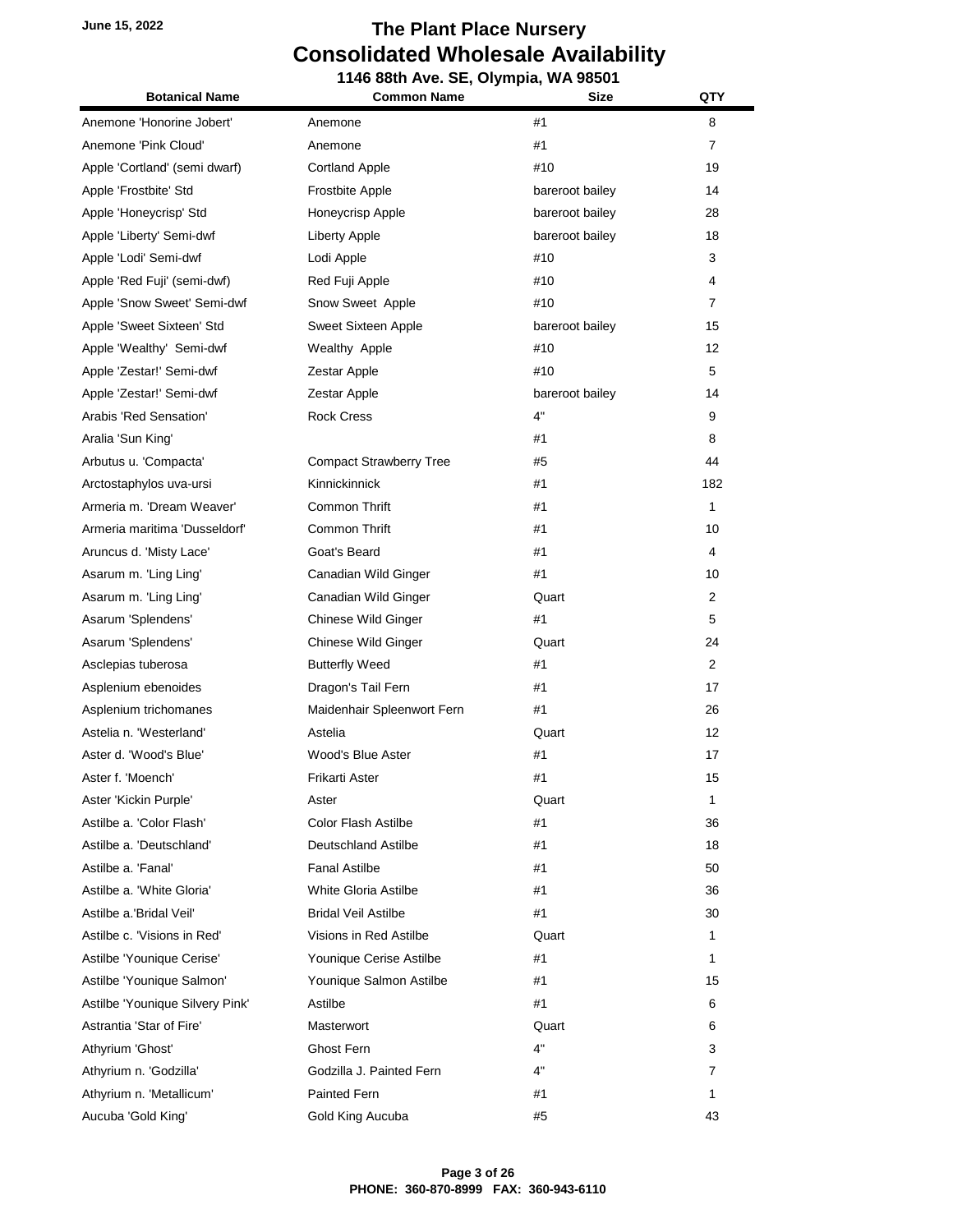**1146 88th Ave. SE, Olympia, WA 98501 Botanical Name Common Name Size QTY** Aucuba j. 'Salicifolia' Willow Leaf Aucuba #2 1 Aucuba serratifolia Willow leaf Aucuba #5 5 Azalea 'Arneson Golden Solitaire' Deciduous Azalea #3 1 Azalea 'Autumn Royalty' Autumn Royalty Azalea  $\mu$   $\mu$ 1  $\mu$  3 3 Azalea 'Cannon's Double' Cannon's Double Azalea  $\#3$  2 2 Azalea 'Cherry Drops' Cherry Drops Azalea #1 1 Azalea 'Cherry Drops' Cherry Drops Azalea #2 40 Azalea 'D.S. Grape' **Doubleshot Grape Azalea** #2 2 2 Azalea 'Everest Everest Azalea #2 18 Azalea 'Gibraltar' Gibraltar Azalea #7 9 Azalea 'Girard's Fuschia' Girard's Fuchsia Azalea #2 49 Azalea 'Girard's Fuschia' Girard's Fuchsia Azalea #5 3 Azalea 'Girard's Hot Shot' Girard's Hot Shot Azalea **42** 42 58 38 Azalea 'Girard's Purple' Girard's Purple Azalea #2 62 Azalea 'Girard's Variegated Gem' Girard's Var. Gem Azalea  $\qquad \qquad \qquad \qquad \qquad \qquad \qquad 5$ Azalea 'Glamour' Glamour Azalea #5 9 Azalea 'Gumpo Pink' Gumpo Pink Azalea #2 37 Azalea 'Gumpo White' Gumpo White Azalea #2 25 Azalea 'Helen Close' Helen Close Azalea #3 6 Azalea 'Hino Crimson' Hino Crimson Azalea #1 40 Azalea 'Hino Crimson' Hino Crimson Azalea #2 13 Azalea 'Hino Crimson' Hino Crimson Azalea #3 5 Azalea 'Hino Crimson' Hino Crimson Azalea #5 3 Azalea 'Hino White' Hino White Azalea #2 32 Azalea 'Hino White' Hino White Azalea #3 9 Azalea 'Mandarin Lights' **Mandarin Lights Azalea 12** 12 Azalea 'Mother's Day' **Mother's Day Azalea 2008 2008 2008 2008 2008 2008 2008 2008 6** Azalea 'Mt. St. Helens' Mt. St. Helens Azalea #7 7 Azalea 'Northern Hi-Lights' Northern Hi-Lights Azalea #3 1 Azalea 'Pearl Bradford' Pearl Bradford Azalea #2 37 Azalea 'Pink Clusters' Pink Clusters Azalea #3 1 Azalea 'Pink Ruffles' #5 9 Azara microphylla **Boxleaf Azara** #10 **10** 10 Azara microphylla **Boxleaf Azara 2008 2008 2008 3** 3 Berberis b. 'Nana' **Dwf Boxleaf Barberry #1**  $\qquad$  #1 43 Berberis darwinii Barberry #5 8 Berberis g. 'Wm. Penn' William Penn Barberry #1 2 Berberis t. 'Admiration' Admiration Japanese Barberry #2 26 Berberis t. 'Baggatelle' Baggatelle Barberry #2 #2 48 Berberis t. 'Concorde' Concorde Barberry #1 31 Berberis t. 'Concorde' Concorde Barberry #2 54 Berberis t. 'Crimson Pygmy' Dwarf Japanese Barberry  $\#2$   $\qquad \qquad$  3 Berberis t. 'Crimson Pygmy' Crimson Pygmy Barberry  $#3$   $#3$  20 Berberis t. 'Golden Nugget' Golden Nugget Barberry #2 #2 10 Berberis t. 'Golden Ruby' Golden Ruby Barberry #2 #2 12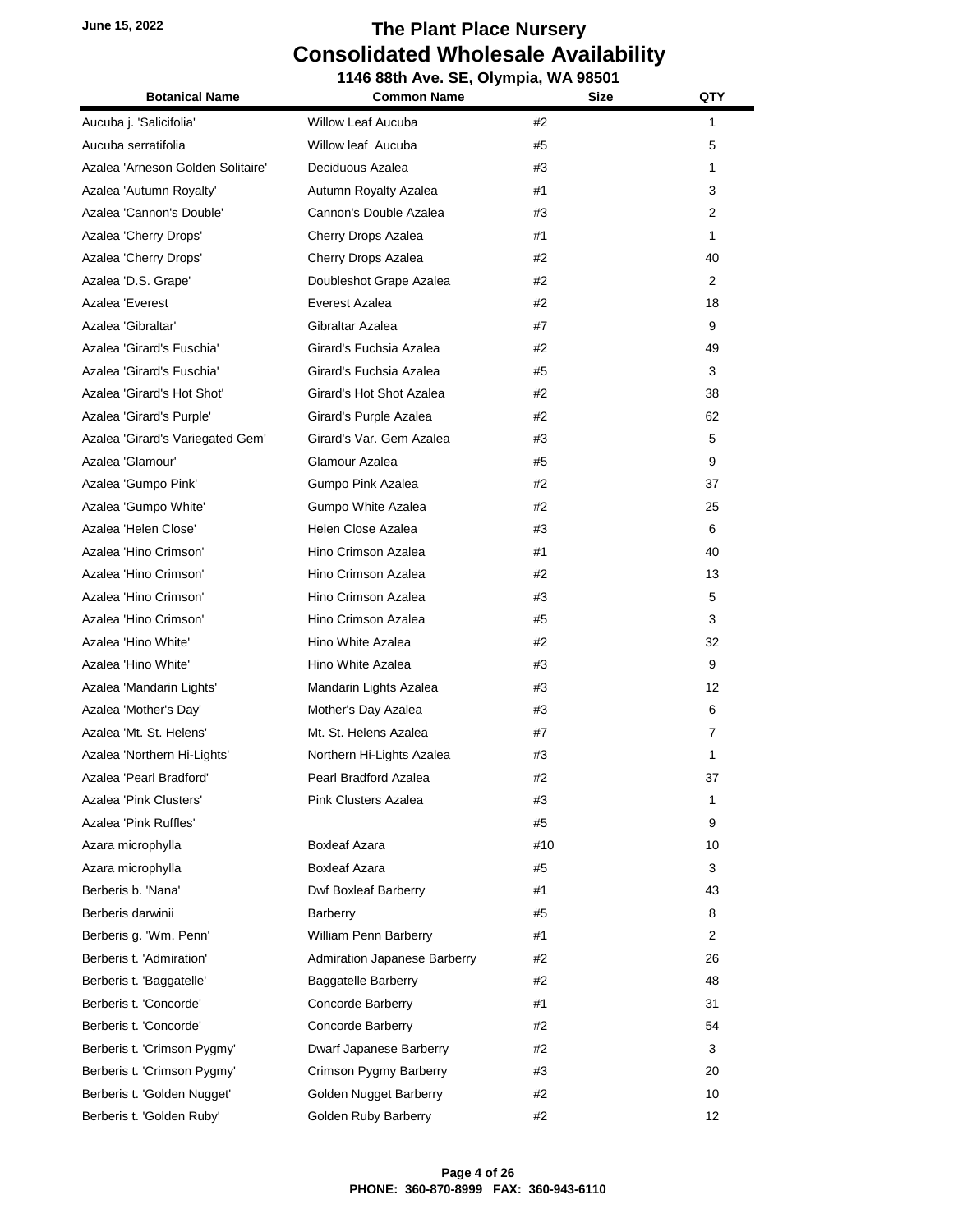| <b>Botanical Name</b>            | 1146 88th Ave. SE, Olympia, WA 98501<br><b>Common Name</b><br>Size |                     | QTY               |
|----------------------------------|--------------------------------------------------------------------|---------------------|-------------------|
|                                  |                                                                    |                     |                   |
| Berberis t. 'Golden Ruby'        | Golden Ruby Barberry                                               | #5                  | $\mathbf{1}$      |
| Berberis t. 'Helmond Pillar'     | <b>Helmond Pillar Barberry</b>                                     | #2                  | 11                |
| Berberis t. 'Orange Rocket'      | Orange Rocket Barberry                                             | #2                  | 10                |
| Berberis t. 'Rosy Glow'          | Rose Glow Japanese Barberry                                        | #2                  | $\mathbf{1}$      |
| Berberis t. 'Rosy Glow'          | Rose Glow Japanese Barberry                                        | #5                  | 25                |
| Bergenia 'Pink Dragonfly'        | Pink Dragonfly Bergenia                                            | #1                  | $\overline{2}$    |
| Betula jacquemontii              | Whitebark Himalayan Birch                                          | 8-9' ht. clump, #25 | $\overline{7}$    |
| Betula plat. 'Dakota Pinnacle'   | Dakota Pinnacle Birch                                              | 1.75" C STN         | 14                |
| Betula plat. 'Dakota Pinnacle'   | Dakota Pinnacle Birch                                              | 2" C STN            | 15                |
| Blechnum penna-marina            | Deer Fern                                                          | 4"                  | $12 \overline{ }$ |
| Blechnum spicant                 | Deer Fern                                                          | #1                  | 11                |
| Bletilla s. 'Shi ran'            | Hardy Orchid                                                       | Quart               | 19                |
| Blueberry 'Bluecrop'             | <b>Bluecrop Blueberry</b>                                          | #3                  | 3                 |
| Blueberry 'Cabernet Splash'      | Cabernet Splash Blueberry                                          | #3                  | 30                |
| Blueberry 'Cabernet Splash'      | Cabernet Splash Blueberry                                          | #5                  | $\overline{2}$    |
| Blueberry 'Chandler'             | <b>Chandler Blueberry</b>                                          | #3                  | 23                |
| Blueberry 'Duke'                 | Duke Blueberry                                                     | #3                  | 6                 |
| Blueberry 'Earliblue'            | Earliblue Blueberry                                                | #3                  | $\overline{2}$    |
| Blueberry 'Perpetua'             | Perpetua Blueberry                                                 | #2                  | 10                |
| Blueberry 'Sunshine Blue'        | Sunshine Blue Blueberry                                            | #3                  | 33                |
| Blueberry 'Sunshine Blue'        | Sunshine Blue Blueberry                                            | #5                  | $\overline{2}$    |
| Blueberry 'Top Hat'              | Top Hat Blueberry                                                  | #1                  | $\overline{7}$    |
| Blueberry 'Toro'                 | <b>Toro Blueberry</b>                                              | #3                  | 27                |
| Brunnera mac. 'Jack Frost'       | <b>Brunnera</b>                                                    | #1                  | 13                |
| Buddleia 'Pugster Blue'          | <b>Butterfly Bush</b>                                              | #2                  | 15                |
| Buxus m. j. 'Green Beauty'       | Green Beauty Boxwood                                               | #5                  | $\mathbf{1}$      |
| Buxus s. 'Green Velvet'          | Green Velvet Boxwood                                               | #2                  | 38                |
| Buxus s. 'Tide Hill'             | Tide Hill Korean Boxwood                                           | #1                  | 2                 |
| Buxus s. 'Tide Hill'             | Tide Hill Korean Boxwood                                           | #2                  | 43                |
| Buxus s. 'Variegata'             | Varigated English Boxwood                                          | #2                  | 1                 |
| Buxus s.'Suffruticosa'           | <b>True Dwarf Boxwood</b>                                          | #2                  | 22                |
| Calamagrostis a. 'Karl Foerster' | <b>Feather Reed Grass</b>                                          | #1                  | 52                |
| Callicarpa b. 'Profusion'        | Profusion Beautyberry                                              | #2                  | $\overline{2}$    |
| Callicarpa b. 'Profusion'        | Profusion Beautyberry                                              | #3                  | 1                 |
| Callistemon c. 'Little John'     | Dwarf Bottlebrush                                                  | #5                  | 1                 |
| Calluna v. 'Dark Beauty'         | Dark Beauty Heather                                                | #1                  | 49                |
| Calluna v. 'Firefly'             | <b>Firefly Heather</b>                                             | #1                  | 84                |
| Calluna v. 'Flamingo'            | Flamingo Heather                                                   | #1                  | 78                |
| Calluna v. 'Kerstin'             | Kerstin Heather                                                    | #1                  | 26                |
| Calluna v. 'Red Fred'            | <b>Red Fred Heather</b>                                            | #1                  | 6                 |
| Calluna v. 'Spring Cream'        | Spring Cream Heather                                               | #1                  | 2                 |
| Calluna v. 'Spring Torch'        | Spring Torch Heather                                               | #1                  | 1                 |
| Calluna v. 'Spring Torch'        | Spring Torch Heath                                                 | 4"                  | 1                 |
| Calluna v. 'Wickwar Flame'       | Wickwar Flame Heather                                              | #1                  | 5                 |
| Calluna v. 'Winter Chocolate'    | Winter Chocolate Heath                                             | #1                  | 27                |
|                                  |                                                                    |                     |                   |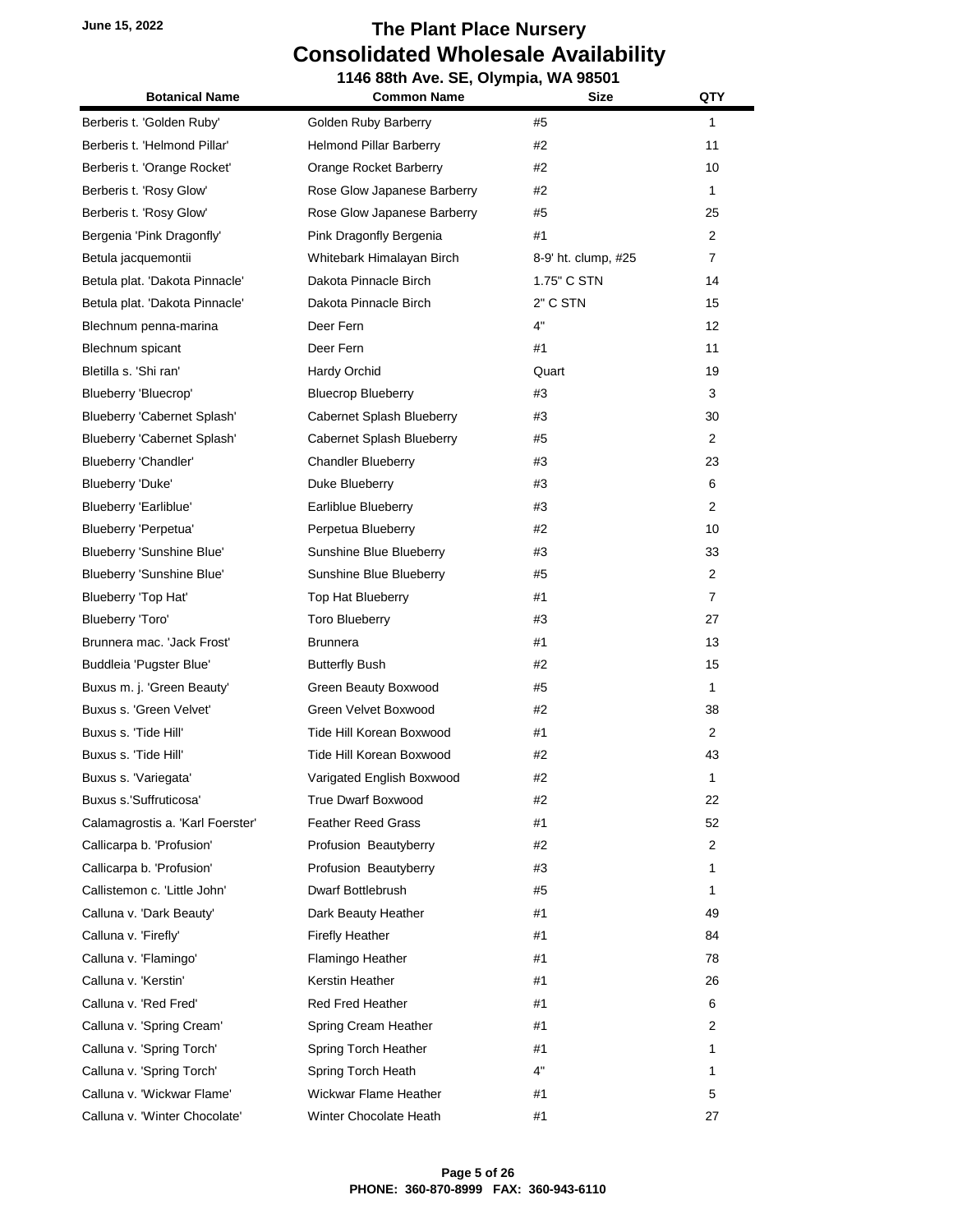**1146 88th Ave. SE, Olympia, WA 98501 Botanical Name Common Name Size QTY** Calluna v. 'Yellow Beauty' Yellow Beauty Heather #1 14 Calluna v.'Silver Knight' Silver Knight Heather #1 50 Calocedrus decurrens Incense Cedar 6-7' ht. 15 Camassia quamash **Small Camas 16** 16 16 Camellia 'April Kiss' **April Kiss Camellia 410** 410 3 Camellia 'April Tryst' April Tryst Camellia #10 1 Camellia 'April Tryst' April Tryst Camellia #5 1 Camellia 'Buttermint' Buttermint Camellia #5 1 Camellia 'Rosehill Red' Rosehill Red Camellia #5 1 Camellia s. 'Yuletide' Yuletide Camellia #5 29 Camellia 'Winter Joy' Winter Joy Camellia #5 9 Camellia 'Winter's Snowman' Winter's Snowman Camellia #5 22 Campanula c. 'Rapido White' Campanula Quart 10 Campanula p. 'Blue Waterfall' Bellflower #1 41 2 2 Campanula 'Spring Bell Blue' Bellflower #1 7 7 7 Campsis r. 'Madame Galen' Trumpet Vine #1 1 Carex a. 'Frosty Curls' Frosty Curls Sedge #1 1 Carex deweyana **Dewey Sedge** 4" 4" 72 Carex dipsacea Autumn Sedge #1 1 Carex 'Feather Falls' **Feather Falls Sedge** #1 1 1 Carex m. 'Ice Dance' **Cares** Variegated Japanese Sedge  $\#1$  5 Carex o. 'Everest' **Exercises** Everest Sedge **18** 18 Carex o. 'Evergold' Evergold Japanese Sedge #1 75 Carex o. 'Everillo' Everillo Sedge #1 81 Carex t. 'Cappuccino' Cappuccino Sedge #1 5 Carex testacea **Cares Cares Community** Orange Sedge **41** 41 50 Carpinus bet. 'Fastigiata' European Hornbeam 1.5" C. 12 Carpinus bet. 'Fastigiata' Pyramidal European Hornbeam 1.5" C. STN 1 Carpinus bet. 'Fastigiata' Pyramidal European Hornbeam 1.75" C.STN 7 Carpinus bet. 'Fastigiata' European Hornbeam 2" C. STN 8 Carpinus bet. 'Fastigiata' Pyramidal European Hornbeam 2.75" C. 1 Carpinus caroliniana **American Hornbeam** 1.5" C. 2006 1.5" C. 2006 1.5" C. Carpinus caroliniana **American Hornbeam** 1.75" C. 2008 3 Caryopteris c. 'Dark Knight' Dark Knight Caryopteris #1 9 9 Caryopteris x 'La Barbe Bleue' La Barbe Bleue Caryopteris #2 42 3 3 Ceanothus 'Anchor Bay' **Anchor Bay Ceanothus #1** 41 3 Ceanothus 'Blue Jeans' Blue Jeans Ceanothus #5 45 3 Ceanothus i. 'Vandenberg' Ceanothus #2 2 Ceanothus i. 'Vandenberg' Vandenberg Ceanothus #5 1 Ceanothus 'Snow Flurry' Snow Flurry California Lilac #5 3 3 Cedrus deodara 'Snow Sprite' Snow Sprite Cedar 50 2008 2009 2012 43 Cephalotaxus 'Duke's Gardens' Japanese Plum Yew  $\#1$   $\#3$ Cephalotaxus h. 'Fastigiata' Japanese Plum Yew #5 8 Cephalotaxus h. 'Korean Gold' Korean Gold Japanese Plum Yew #2 3 Cercidiphyllum j. 'Hanna's Heart' Hanna's Heart Katsura 1.5" C., #15 2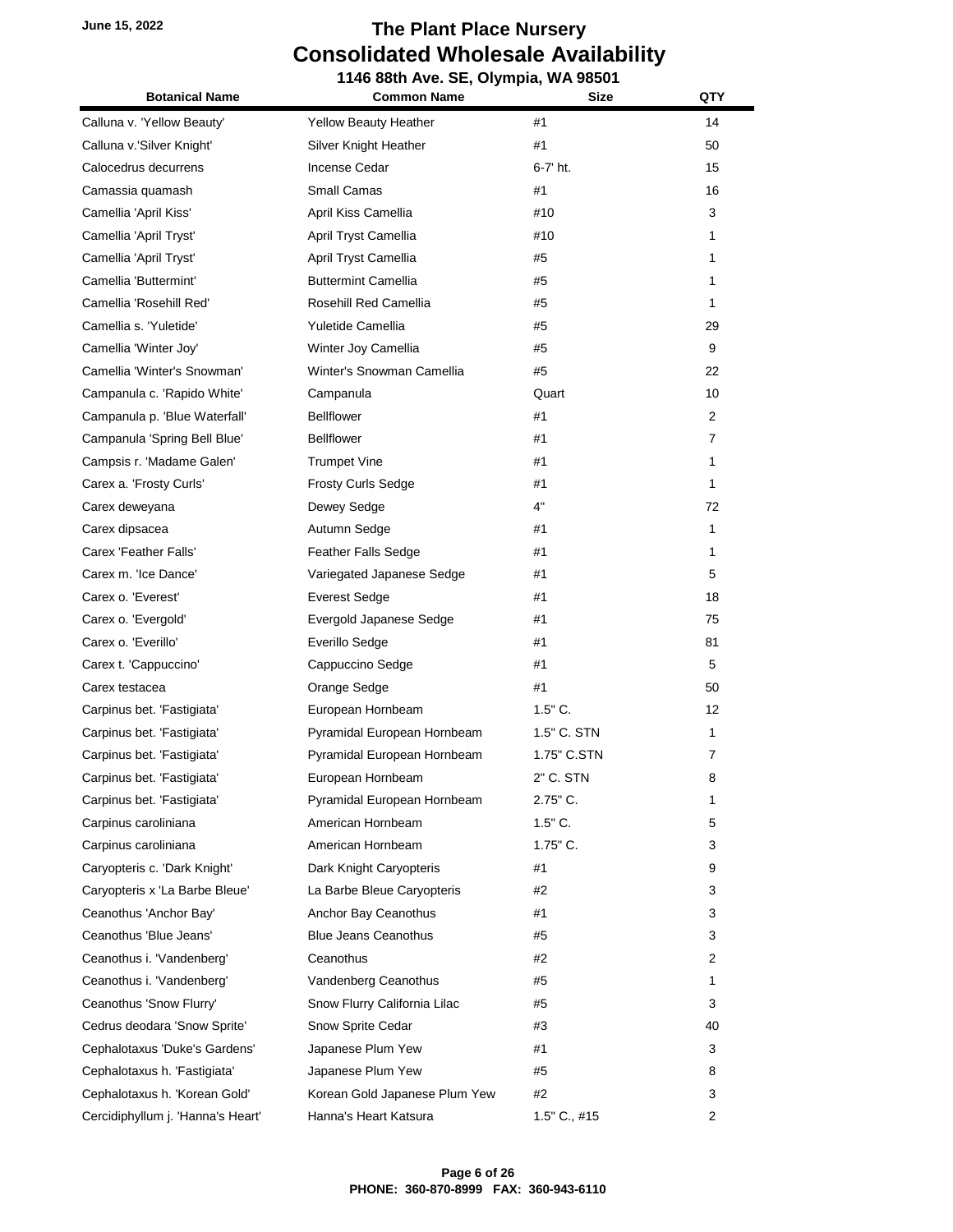Ŧ.

|                                      | 1146 88th Ave. SE, Olympia, WA 98501 |                 |                |
|--------------------------------------|--------------------------------------|-----------------|----------------|
| <b>Botanical Name</b>                | <b>Common Name</b>                   | <b>Size</b>     | QTY            |
| Cercidiphyllum j. 'Heronswood Globe' | Katsura                              | $1.5"$ C.       | 3              |
| Cercidiphyllum j. 'Red Fox'          | Red Fox Katsura                      | 1.75" C., #25   | 1              |
| Cercidiphyllum japonicum             | Katsura                              | 2.5" C., STN    | 1              |
| Cercis c. 'Forest Pansy'             | Forest Pansy Redbud                  | 2"C. #25 BHF    | 1.             |
| Cercis c. 'Lavender Twist'           | Lavender Twist Redbud                | 1.25" C., #15   | 5              |
| Cham. I. 'Wissel's Saguro'           | Lawson Cypress                       | #5              | 2              |
| Cham. noot. 'Green Arrow'            | Green Arrow Alaska Cedar             | #15, 6-7' ht.   | 9              |
| Cham. o. 'Goldilocks'                | Goldilocks Hiinoki Cypress           | 5-6' ht., #6    | 5              |
| Cham. obt. 'Compacta'                | Compact Hinoki Cypress               | 5-6' ht., #15   | 5              |
| Cham. obt. 'Crippsii'                | Golden Hinoki Cypress                | #2              | 1              |
| Cham. obt. 'Filicoides Compacta'     | Fernspray Cypress                    | #3              | 10             |
| Cham. obt. 'Gracilis'                | Slender Hinoki Cypress               | #15             | 27             |
| Cham. obt. 'Gracilis'                | Slender Hinoki Cypress               | 5-6' ht.        | 1              |
| Cham. obt. 'Iseli Green'             | Iseli Green Cypress                  | #6              | 1              |
| Cham. obt. 'Mariesii'                | Mariesii Cypress                     | #2              | 6              |
| Cham. obt. 'Nana Lutea'              | Nana Lutea Hinoki Cypress            | #6              | 18             |
| Cham. p. 'Boulevard'                 | <b>Boulevard Cypress</b>             | #10             | $\overline{7}$ |
| Cham. p. 'Cream Ball'                | Cream Ball False Cypress             | #2              | 6              |
| Cham. p. 'Cream Ball'                | Cream Ball False Cypress             | #3              | 9              |
| Cham. p. 'Golden Mops'               | Golden Mops False Cypress            | #2              | 14             |
| Cham. p. 'Golden Mops'               | Golden Mops False Cypress            | #3              | 13             |
| Cham. p.'Baby Blue'                  | Baby Blue Sawara Cypress             | #10             | 2              |
| Cherry 'Lapins' Std.                 | Lapins Cherry                        | bareroot bailey | 4              |
| Chives                               | Chives                               | 4"              | 18             |
| Choisya t. 'Aztec Pearl'             | Aztec Mexican Orange                 | #2              | 13             |
| Choisya t. 'Aztec Pearl'             | Aztec Mexican Orange                 | #3              | $\overline{2}$ |
| Choisya t. 'Aztec Pearl'             | Aztec Mexican Orange                 | #5              | $\overline{2}$ |
| Choisya ternata                      | Mexican Orange                       | #2              | 26             |
| Choisya ternata                      | Mexican Orange                       | #5              | 1              |
| Cistus corbariensis                  | White Rockrose                       | #3              | 23             |
| Cistus corbariensis                  | White Rockrose                       | #5              | 1              |
| Cistus I. 'Maculatus'                | <b>Crimson Spot Rockrose</b>         | #3              | 19             |
| Cistus purpureus                     | Purple Rockrose                      | #3              | 15             |
| Clematis a. 'Snowdrift'              | <b>Evergreen Clematis</b>            | #1              | $\overline{2}$ |
| Clematis a. 'Snowdrift'              | Evergreen Clematis                   | #2              | 1              |
| Clematis a. 'Snowdrift'              | Evergreen Clematis                   | #5              | 1              |
| Clematis 'Asao'                      | Clematis                             | #1              | 1              |
| Clematis jackmannii                  | Jackmannii Clematis                  | #1              | $\overline{2}$ |
| Clematis montana rubens              | Ruben Clematis                       | #2              | 18             |
| Clethra a. 'Einstein'                | Einstein Clethra                     | #2              | 10             |
| Clethra a. 'Hummingbird'             | Hummingbird Clethra                  | #2              | 8              |
| Clethra a. 'Hummingbird'             | Hummingbird Clethra                  | #3              | 3              |
| Clethra a. 'Ruby Spice'              | Ruby Spice Clethra                   | #5              | 34             |
| Convolvulus cneorum                  | Silverbush Morning Glory             | Quart           | 2              |
| Coreopsis g. S. 'Sunset Burst'       | <b>Sunset Burst Coreopsis</b>        | #1              | 33             |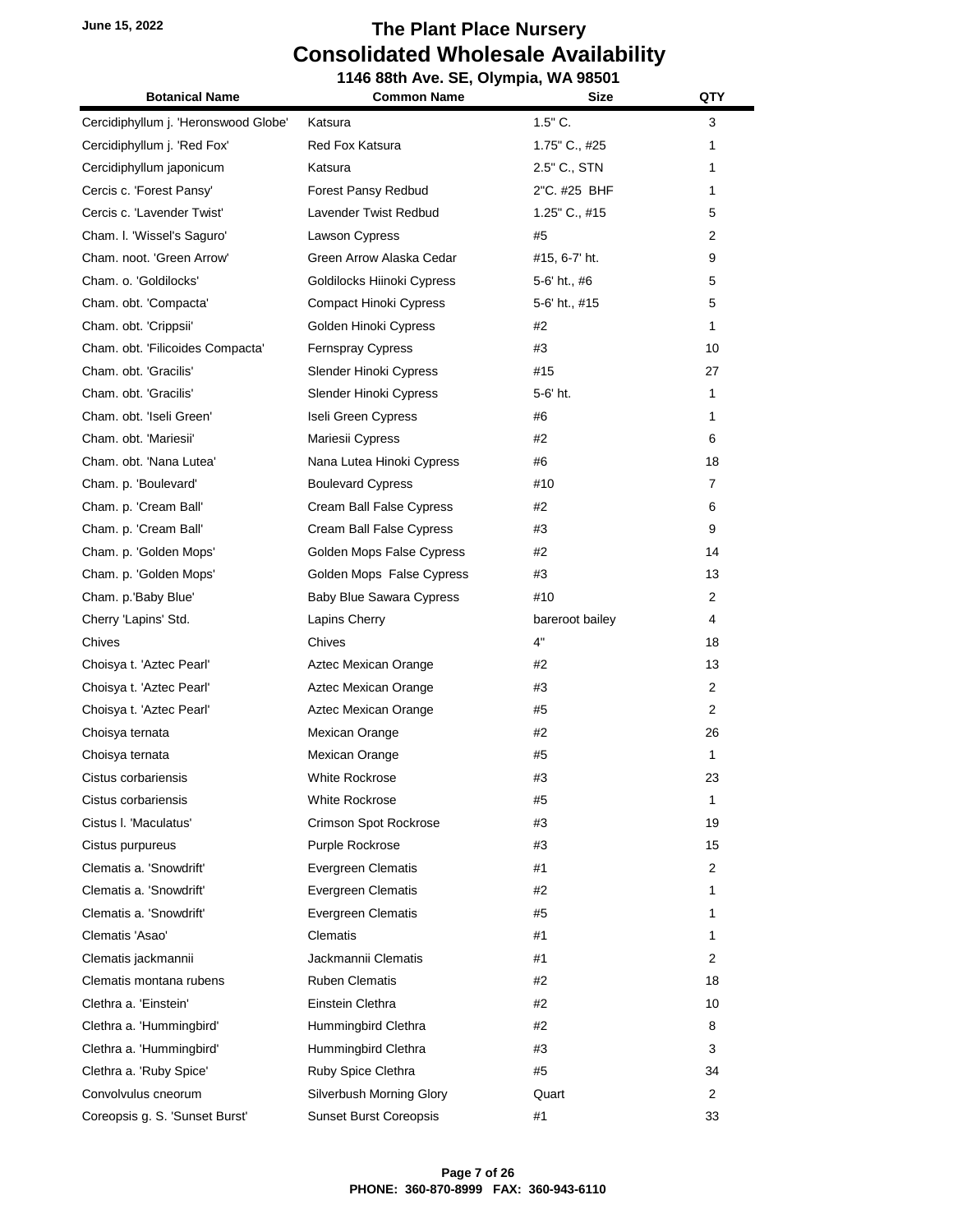**1146 88th Ave. SE, Olympia, WA 98501 Botanical Name Common Name Size QTY** Coreopsis 'Jethro Tull' Coreopsis #1 1 Coreopsis 'Moonbeam' Coreopsis #1 35 Coreopsis 'Ruby Frost' Coreopsis #1 6 Coreopsis v. 'Firefly' Coreopsis #1 1 Coreopsis v. 'Zagreb' Zagreb Tickseed #1 28 Cornus a. 'Ivory Halo' Ivory Halo Dogwood #2 42 3 3 Cornus a. 'Ivory Halo' Ivory Halo Dogwood **45 64 64** Cornus k. 'Chinensis' Kousa Dogwood 1" C. 1 Cornus k. 'Samaritan' Samaritan Dogwood 1.25" C. 7 Cornus k. 'Satomi' Satomi Dogwood 1" C. 19 Cornus k. 'Satomi' Satomi Dogwood 5-6' ht. 3 Cornus k. 'Scarlet Fire' Scarlet Fire Dogwood #6 3 3 Cornus s. 'Baileyi' **Red Twig Dogwood** #5 18 18 Cornus s. 'Isanti' Isanti Dogwood #1 45 Cornus s. 'Kelseyi' Dwf Red Twig Dogwood #1 3 Cornus s. 'Kelseyi' Dwf Red Twig Dogwood #2 39 Cornus sang. 'Midwinter Fire' Midwinter Fire Dogwood #2 26 Cornus sang. 'Midwinter Fire' Midwinter Fire Dogwood #3 25 Cornus 'Starlight' Starlight Dogwood 1.5" C. 22 Cornus 'Venus' Venus Dogwood 1" C. 11 Cornus 'Venus' Venus Dogwood 1.25" C., #15 19 Corokia cotoneaster Corokia #2 3 Cortaderia s. 'Silver Feather' Pampas Grass #1 2 Corydalis 'Canary Feathers' Corydalis #1 6 Corylopsis sp. 'Aurea' Golden Winter Hazel #2 1 Corylus avel. 'Contorta' 
Harry Lauder's Walking Stick  $\#5$  
4 4 Cotinus c. 'Royal Purple' Royal Purple Smoke Tree  $\#2$   $\qquad \qquad$  17 Cotinus c. 'Velveteeny' Velveteeny Smoketree #5 23 Cotinus 'Golden Spirit' Golden Spirit Smoketree #5 10 Cotinus 'Grace' Grace Smoketree #15 patio tree 5 Cotoneaster dammeri **Bearberry Cotoneaster 14** 14 14 Cotoneaster dammeri Bearberry Cotoneaster 4" 18 Cotoneaster 'Emerald Beauty' Emerald Beauty Cotoneaster #1 25 Crocosmia 'Diabolito' Crocosmia Quart 17 Crocosmia 'Emily McKenzie Crocosmia #1 9 Crocosmia 'George Davidson' Crocosmia #1 9 Crocosmia 'Lucifer' Lucifer Crocosmia #1 42 Crocosmia 'Orange' Orange Montbresia #3 1 Cryptomeria j. 'Black Dragon' Dark Japanese Cedar #5 14 Cryptomeria j. 'Dinger' **Dinger Japanese Cedar** #3 3 3 Cryptomeria j. 'Elegans Compacta' Compact Japanese Plume Cedar 4-5' ht., #10 3 Cryptomeria j.'Globosa Nana' Japanese Cryptomeria  $\#2$   $\#2$  1 Cupress. I. 'Gold Rider Gold Rider Gold Rider Leyland Cypress #6 18 Cupress. l. 'Gold Rider Gold Rider Leyland Cypress 4-5' ht. 25 Cupress. ley. 'Emerald Isle' Emerald Isle Cypress #15 1 1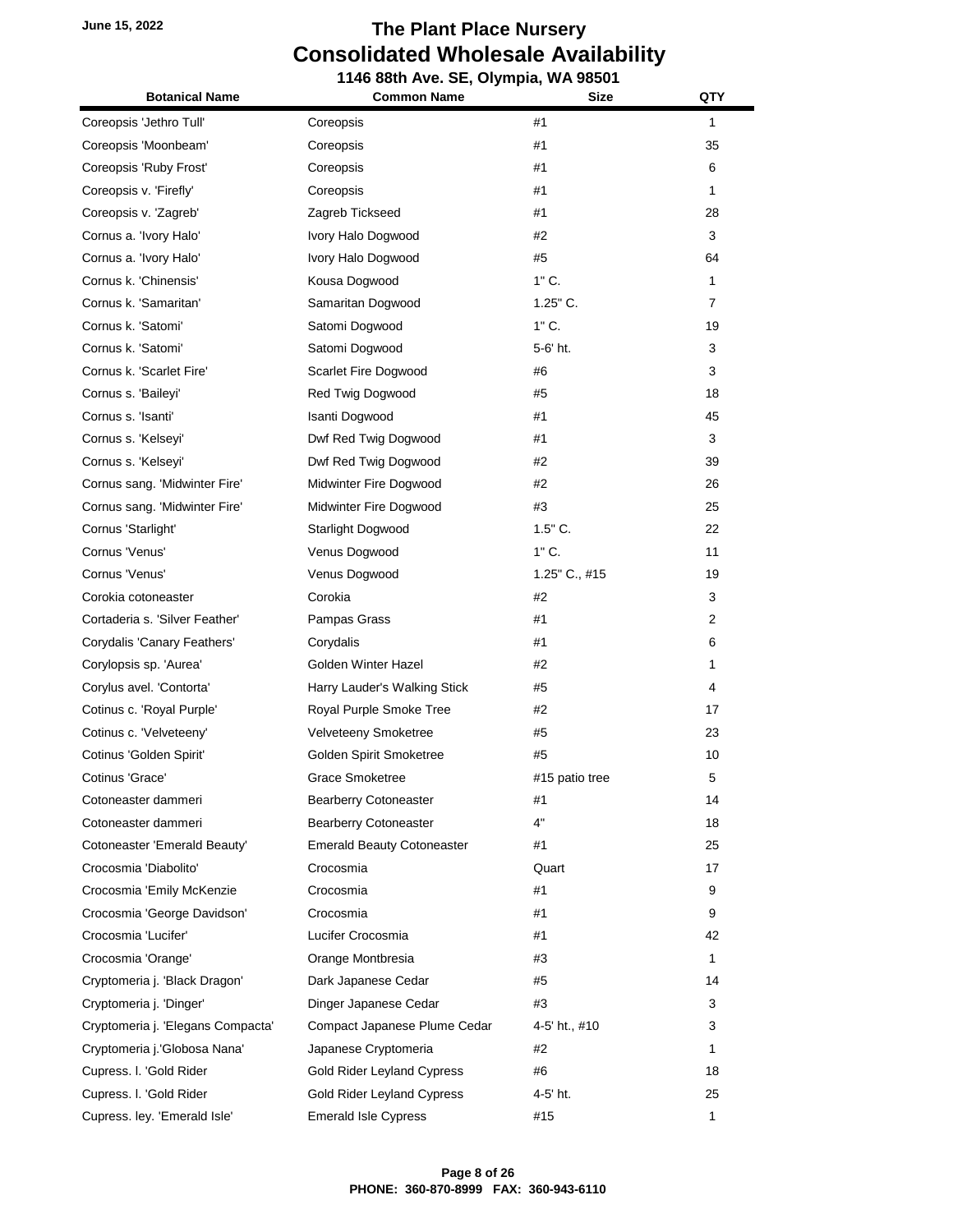#### **June 15, 2022 The Plant Place Nursery Consolidated Wholesale Availability 1146 88th Ave. SE, Olympia, WA 98501**

| <b>Botanical Name</b>             | <b>Common Name</b>            | <b>Size</b>   | QTY            |
|-----------------------------------|-------------------------------|---------------|----------------|
| Cupress. leylandii                | <b>Leyland Cypress</b>        | 6-7' ht., #10 | 7              |
| Cupressus a.'Limelight'           | <b>Monterey Cypress</b>       | #10           | 9              |
| Cupressus 'Carolina Sapphire'     | <b>Monterey Cypress</b>       | #10           | 17             |
| Cupressus m. 'Wilma Goldcrest'    | <b>Goldcrest Cypress</b>      | #2            | 18             |
| Cupressus m. 'Wilma Goldcrest'    | Wilma Goldcrest Lime Cypress  | #3            | 13             |
| Cupressus s. 'Worthiana'          | Worthiana Italian Cypress     | #10           | 10             |
| Cyrtomium fortunei                | Holly Fern                    | #1            | 15             |
| Daphne 'Briggs Moonlight'         | Daphne                        | #2            | 4              |
| Daphne o. 'Zuiko Nishiki'         | Winter Daphne                 | #2            | 9              |
| Daphne odora 'Aureo-marginata'    | Winter Daphne                 | #1            | 25             |
| Daphne t. 'Summer Ice'            | Summer Ice Daphne             | #1            | 2              |
| Daphne x b. 'Carol Mackie'        | Carol Mackie Daphne           | 18-21"        | 1              |
| Daphne x 'Perfume Princess'       | Perfume Princess Daphne       | #2            | 1              |
| Delphinium e. 'Aurora Blue'       | Delphinium                    | #1            | 8              |
| Delphinium e. 'Aurora Dk Purple'  | Delphinium                    | #1            | 1              |
| Deschampsia cespitosa             | <b>Tufted Hair Grass</b>      | #1            | 154            |
| Deutzia 'Yuki Cherry Blossom'     | Yuki Cherry Blossom Deutzia   | #2            | 5              |
| Deutzia 'Yuki Cherry Blossom'     | Yuki Cherry Blossom Deutzia   | #5            | 3              |
| Dianthus 'Flashing Lights'        | <b>Dianthus</b>               | #1            | 13             |
| Dicentra 'Gold Heart'             | <b>Bleeding Heart</b>         | #1            | 2              |
| Dicentra 'Ruby Gold'              | <b>Bleeding Heart</b>         | #1            | 4              |
| Dicentra 'Valentine'              | <b>Bleeding Heart</b>         | #1            | 19             |
| Digitalis p. 'Foxy Hybrids'       | Foxglove                      | #1            | 1              |
| Disporopsis p. 'Bill Baker'       | Evergreen Solomon's Seal      | Quart         | 11             |
| Distylium 'Cinnamon Girl'         | Cinnamon Girl Distylium       | #2            | 29             |
| Distylium 'Cinnamon Girl'         | Cinnamon Girl Distylium       | #3            | 6              |
| Distylium 'Cinnamon Girl'         | Cinnamon Girl Distylium       | #5            | 15             |
| Distylium 'Swing Low'             | Swing Low Distylium           | #5            | 11             |
| Distylium 'Vintage Jade'          | Vintage Jade Distylium        | #3            | 10             |
| Drimys lanceolata                 | Mountain Pepper               | #5            | 15             |
| Dryopteris 'Brilliance'           | <b>Brilliance Autumn Fern</b> | #1            | 47             |
| Dryopteris 'Jurassic Gold'        | Jurassic Gold Fern            | #1            | 26             |
| Echinacea 'Tres Amigos'           | Coneflower                    | #1            | 8              |
| Echinacea 'Cara Mia Rose'         | Coneflower                    | #1            | 1              |
| Echinacea 'Cheyenne Spirit'       | Coneflower                    | #1            | 24             |
| Echinacea 'Fine Feathered Parrot' | Coneflower                    | Quart         | $\overline{7}$ |
| Echinacea 'Flamenco Orange"       | Flamenco Orange Coneflower    | #1            | 17             |
| Echinacea 'Green Twister'         | Coneflower                    | #1            | 2              |
| Echinacea 'Magnus'                | <b>Purple Coneflower</b>      | #1            | 32             |
| Echinacea 'Momma Mia'             | Mamma Mia Coneflower          | #1            | 3              |
| Echinacea p. 'Sweet Sandia'       | Coneflower                    | #1            | 6              |
| Echinacea 'Pow Wow Wild Berry'    | Coneflower                    | #1            | 9              |
| Echinacea 'Prima Ginger'          | Coneflower                    | #1            | 5              |
| Echinacea 'Prima Ruby'            | Coneflower                    | #1            | 6              |
| Echinacea 'Salsa Red'             | Salsa Red Coneflower          | #1            | 22             |
|                                   |                               |               |                |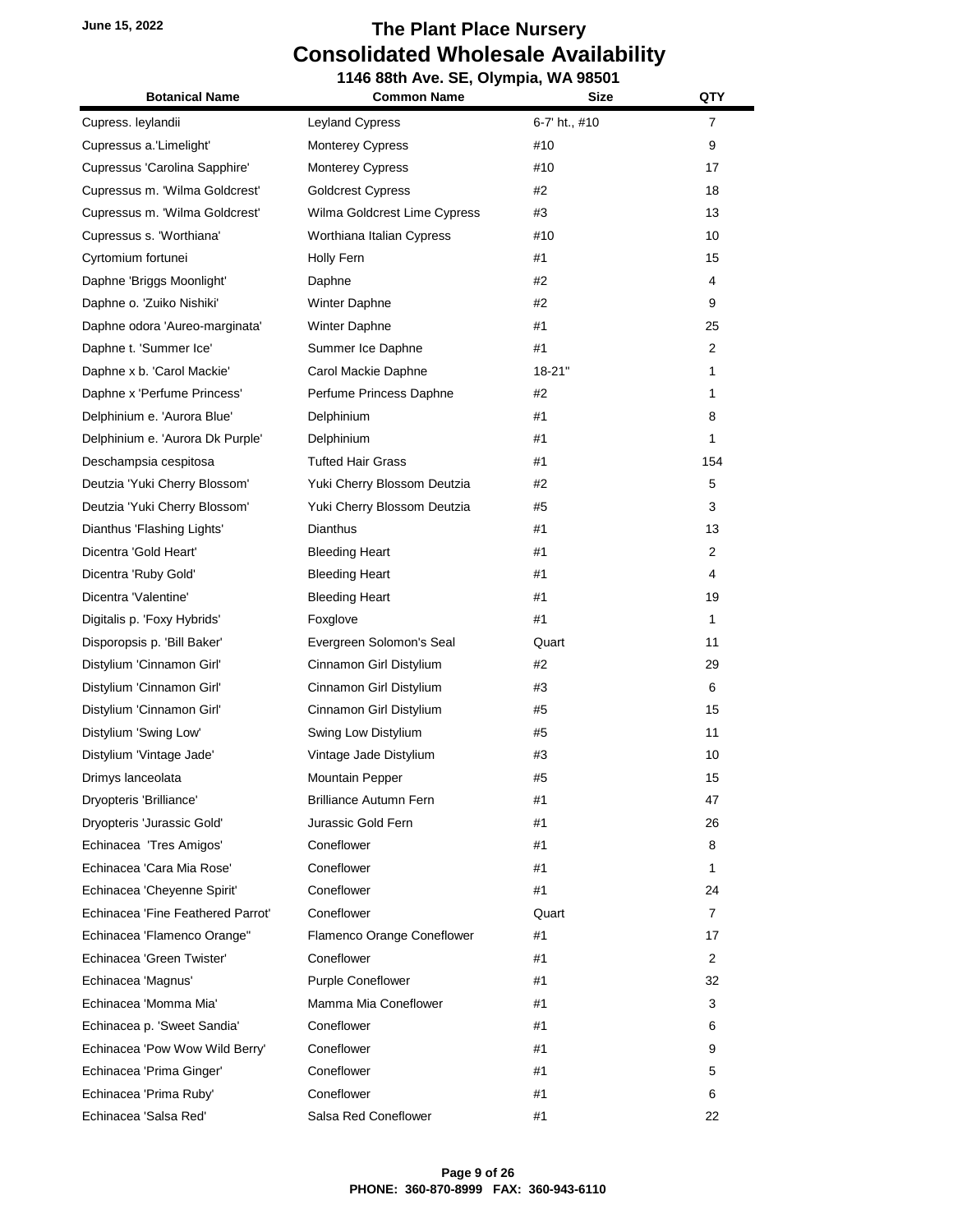**1146 88th Ave. SE, Olympia, WA 98501 Botanical Name Common Name Size QTY** Elaeagnus p. 'Hosoba Fukurin' Silver Berry #2 9 Elaeagnus p. 'Hosoba Fukurin' and Silver Berry 13 13 13 Elaeagnus p. 'Olive Martini' Silver Berry 14 14 14 15 16 16 17 18 18 19 18 19 18 19 18 19 19 19 19 19 19 19 19 Enkianthus perulatus **Enkianthus** Enkianthus **2006 2006 2006 43 4 4 4** Epimedium g. 'Nanum' Epimedium #1 5 Epimedium 'Orange Queen' Epimedium Orange Queen #1 37 Epimedium pi. 'Colchicum' Epimedium #1 4 Epimedium y. 'Tamabotan' Epimedium Quart 4 Erica car. 'Springwood Pink' Springwood Pink Heath #1 350 Erica car. 'Tanja' Tanja Heath #1 7 Erica cin. 'Porter's Red Porter's Red Winter Heath #1 27 Erica x d. 'Kramer's Rote' Kramer's Rote Heather #1 6 Erica x d. 'Med Pink' **Med Pink Heath** #1 55 Erica x d. 'Med White' Med White Heath #1 59 Erica x d. 'Rubina' **Rubina Heath 1996 2006 2007 2008 2008 2008 2008 2008 2008 2009 2008 2009 2009 2009 2009 2009 2009 2009 2009 2009 2009 2009 2009 2009 2009 2009 2009** Erysimum 'Sunstrong Orange' Wallflower #1 3 Escallonia ex. 'Pink Princess' Pink Princess Escallonia **1996 2020** 1 1 Escallonia 'Pride of Donard' Pride of Donard Escallonia #5 2 Escallonia r. 'Red Dream' Red Dream Escallonia #2 11 Escallonia r. 'Red Dream' Red Dream Escallonia #5 16 Eucomis 'Freckles' Eucomis Quart 2 Euonymus a. 'Compacta' Compact Burning Bush #5 45 3 3 Euonymus a. 'Fireball' Fireball Burning Bush #3 20 Euonymus a. 'Little Moses' and Little Moses Euonymus and the two the states of the states of the S Euonymus f. 'Emerald Gaiety' 
Emerald Gaiety Euonymus

Henrymus 18 Euonymus f. 'Emerald n Gold' Emerald n Gold Euonymus #1 3 Euonymus f. 'Emerald n Gold' Emerald n Gold Euonymus #2 19 Euonymus f. 'Kewensis' Kewensis Wintercreeper 4" 31 Euonymus f. 'Moonshadow' Moonshadow Euonymus #1 13 Euonymus f. 'Summer Runner' Summer Runner Euonymus #1 7 Euonymus j. 'Chollipo' Japanese Euonymous #5 22 Euonymus j. 'Green Spire' Green Spire Euonymus #2 2 Euonymus j. 'Green Spire' Green Spire Euonymus #5 7 Eupatorium 'Baby Joe' Eupatorium #1 5 Eupatorium purpureum **Eupatorium** Sweet Joe Pye Weed **41 12** 12 Euphorbia 'Ascot Rainbow' Euphorbia Quart 5 Euphorbia 'Miner's Merlot' Minors Merlot Spurge #1 1 Euphorbia 'Silver Swan' Euphorbia #1 5 Fagus s. 'Dawyck Green' Dawyck Green Beech 1.5" C., #15 5 Fagus s. 'Dawyck Purple' Dawyck Purple Beech 1.5" C., 7-8' ht. Btl Farms 1 Fagus s. 'Zlatia' **Example 2. In the Colden Beech** 1.5 and 1.5" C. 1.5" C. 1.5" C. 1.5" C. 1.5" C. 1.5" C. 1.5" C. 1.5" C. 1.5" C. 1.5" C. 1.5" C. 1.5" C. 1.5" C. 1.5" C. 1.5" C. 1.5" C. 1.5" C. 1.5" C. 1.5" C. 1.5" C. 1.5 Fatsia japonica False Japanese Aralia #5 6 Festuca g. 'Beyond Blue' Blue Fescue #1 #1 36 Festuca g. 'Boulder Blue' Boulder Blue Fescue #1 20 Fothergilla gardenii Dwarf Fothergilla #2 32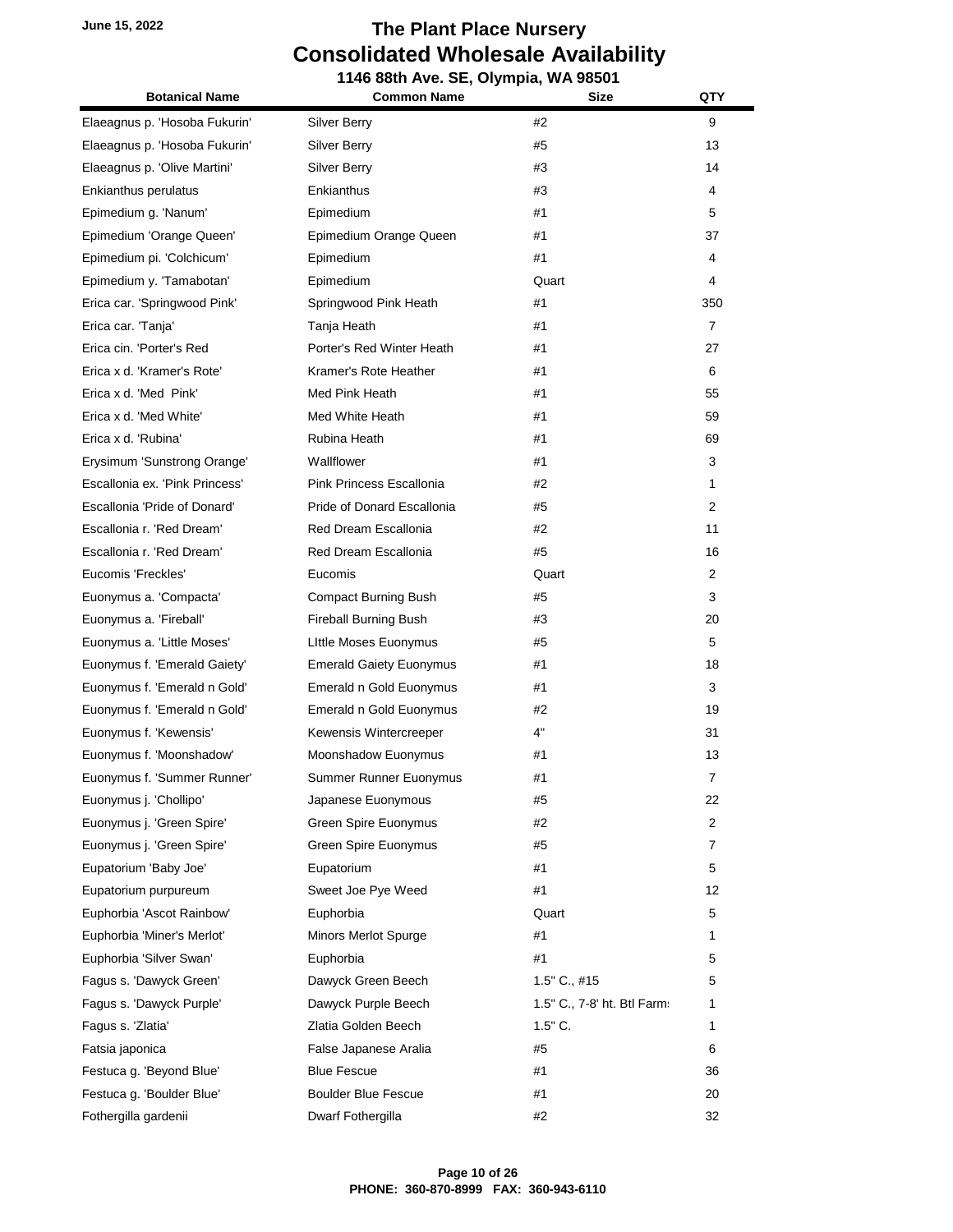| <b>Botanical Name</b>           | 1146 88th Ave. SE, Olympia, WA 98501<br><b>Common Name</b> | <b>Size</b>  | QTY |
|---------------------------------|------------------------------------------------------------|--------------|-----|
|                                 |                                                            |              |     |
| Fothergilla m. 'Mt. Airy'       | Mt.Airy Fothergilla                                        | #3           | 15  |
| Fothergilla m. 'Mt. Airy'       | Mt.Airy Fothergilla                                        | #3           | 18  |
| Fothergilla m. 'Mt. Airy'       | Mt.Airy Fothergilla                                        | #5           | 2   |
| Fragaria chiloensis             | <b>Wild Strawberry</b>                                     | 4"           | 2   |
| Frax. p. 'Cimmaron'             | Cimmaron Green Ash                                         | #25          | 6   |
| Fuchsia 'Army Nurse'            | Hardy Fuchsia                                              | #1           | 52  |
| Fuchsia 'Cardinal'              | Hardy Fuchsia                                              | #1           | 12  |
| Fuchsia 'Foxgrove Wood'         | Hardy Fuchsia                                              | #1           | 4   |
| Fuchsia 'Genii'                 | Golden Fuschia                                             | #1           | 1   |
| Fuchsia 'Golden Gate'           | Hardy Fuchsia                                              | #1           | 32  |
| Fuchsia 'Sunshine'              | Hardy Fuchsia                                              | #1           | 6   |
| Gaillardia 'Burgundy'           | <b>Blanket Flower</b>                                      | #1           | 2   |
| Galium odoratum                 | Sweet Woodruff                                             | 4"           | 1   |
| Gardenia j. 'Kleim's Hardy'     | Kleim's Hardy Gardenia                                     | #2           | 14  |
| Gaultheria 'Berry Cascade'      | Berry Cascade Wintergreen                                  | #1           | 9   |
| Gaultheria 'Cherry Berries'     | Cherry Berries Wintergreen                                 | #1           | 50  |
| Gaultheria 'Cherry Berries'     | Cherry Berries Wintergreen                                 | Quart        | 10  |
| Gaultheria procumbens           | Wintergreen                                                | 4"           | 67  |
| Gaura 'Belleza Dark Pink'       | <b>Wand Flower</b>                                         | #1           | 26  |
| Gaura 'Florgaure'               | <b>Wand Flower</b>                                         | #1           | 2   |
| Gaura I. 'Siskiyou Pink'        | Siskiyou Pink Indian Feather                               | #1           | 6   |
| Gaura I. 'So White'             | Indian Feather                                             | #1           | 3   |
| Gaura I. 'Whirling Butterflies' | <b>Whirling Butterflies Gaura</b>                          | #1           | 5   |
| Gaura 'Passionate Rainbow'      | <b>Wand Flower</b>                                         | #1           | 24  |
| Geranium h. 'Tiny Monster'      | Tiny Monster Hardy Geranium                                | #1           | 1   |
| Geranium 'Johnson's Blue'       | Johnson's Blue Hardy Geranium                              | #1           | 33  |
| Geranium 'Rozanne'              | Rozanne Geranium                                           | #1           | 11  |
| Geranium s. 'Max Frei'          | Max Frei Geranium                                          | #1           | 16  |
| Geum 'Double Bloody Mary'       | Double Bloody Mary Geum                                    | 4"           | 39  |
| Geum 'Mango-Lassi'              | Geum                                                       | #1           | 1   |
| Geum 'Rustico Orange'           | Tempo Rose Geum                                            | #1           | 4   |
| Geum 'Sunkissed Lime'           | Geum                                                       | #1           | 1.  |
| Geum 'Tempo Rose'               | Tempo Rose Geum                                            | #1           | 7   |
| Gingko b. 'Princeton Sentry'    | Princeton Sentry Gingko                                    | $1.75$ " C.  | 1   |
| Ginkgo b. 'Autumn Gold'         | Autumn Gold Ginkgo                                         | #25, 1.5" C. | 2   |
| Ginkgo b. 'Autumn Gold'         | Autumn Gold Ginkgo                                         | 2.5" C. BHF  | 1   |
| Ginkgo b. 'Mariken'             | Mariken Ginkgo                                             | #7 std       | 3   |
| Grevillea noellii               | Grevillea                                                  | #5           | 3   |
| Gunnera manicata                | Dinosaur Plant                                             | #1           | 3   |
| Hakonechloa 'Beni Kaze'         | Japanese Forest Grass                                      | #1           | 3   |
| Hakonechloa m. 'Albostriata'    | Japanese Forest Grass                                      | #1           | 2   |
| Hakonechloa m. 'All Gold'       | Japanese Forest Grass                                      | #1           | 78  |
| Hakonechloa m. 'Aureola'        | Japanese Forest Grass                                      | #1           | 74  |
| Hamamelis 'Arnold's Promise'    | <b>Witch Hazel</b>                                         | #5           | 1   |
| Hamamelis 'Arnold's Promise'    | Witch Hazel                                                | #7           | 6   |
|                                 |                                                            |              |     |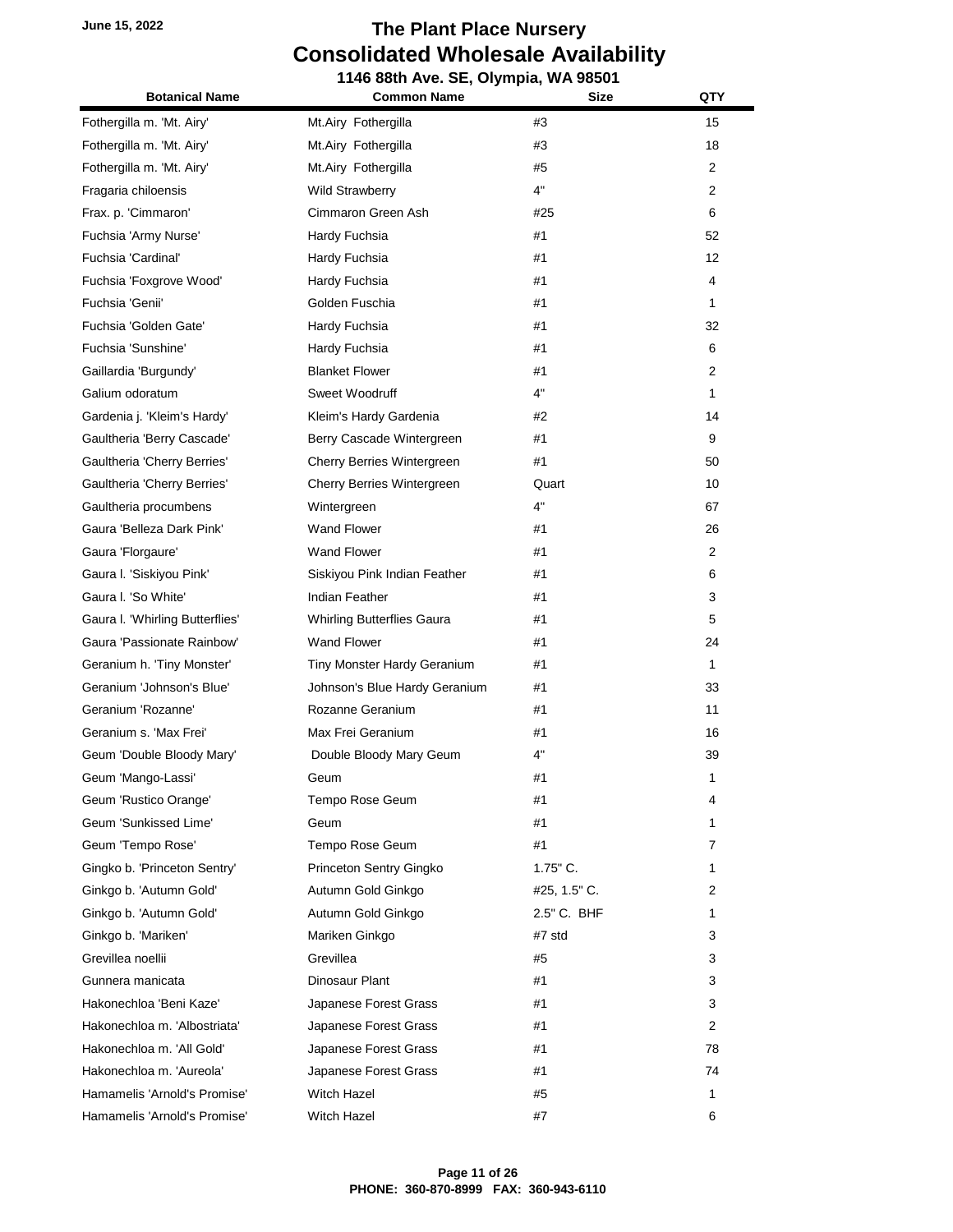| <b>Botanical Name</b>               | 1146 88th Ave. SE, Olympia, WA 98501<br><b>Common Name</b><br><b>Size</b> |         | QTY            |  |
|-------------------------------------|---------------------------------------------------------------------------|---------|----------------|--|
|                                     |                                                                           |         |                |  |
| Hamamelis 'Diane'                   | Diana Witchhazel                                                          | #5      | 1              |  |
| Hamamelis 'Diane'                   | Diane Witchhazel                                                          | #7      | 6              |  |
| Hamamelis 'Jelena'                  | Jelena Witchhazel                                                         | #10     | 1              |  |
| Hamamelis 'Jelena'                  | Copper Beauty Witchhazel                                                  | #5      | 13             |  |
| Hamamelis 'Jelena'                  | Copper Beauty Witchhazel                                                  | #7      | 17             |  |
| Hamamelis x 'Primavera'             | Primavera Witchhazel                                                      | #5      | 1              |  |
| Hanging Basket 12"                  | Hanging Basket                                                            | 12" pot | 10             |  |
| Hebe 'Champion'                     | <b>Champion Hebe</b>                                                      | #1      | 3              |  |
| Hebe 'Sutherlandii'                 | Hebe                                                                      | #1      | 3              |  |
| Hebe 'Sutherlandii'                 | Hebe                                                                      | #2      | 1              |  |
| Helenium 'Ranchera'                 | Helenium                                                                  | #1      | $\overline{2}$ |  |
| Helenium 'The Bishop'               | Helenium                                                                  | #1      | $\overline{2}$ |  |
| Helianthemum 'Cheviot'              | Sunrose                                                                   | #1      | 26             |  |
| Helianthemum 'Dazzler'              | Sunrose                                                                   | 4"      | 13             |  |
| Helianthemum 'Henfield Brilliant'   | Sunrose                                                                   | #1      | 31             |  |
| Helictotrichon 'Saphirsprudel'      | <b>Blue Oat Grass</b>                                                     | #1      | $\overline{2}$ |  |
| Helictotrichon sempervirens         | <b>Blue Oat Grass</b>                                                     | #1      | 36             |  |
| Helleborus 'Double Fantasy'         | Double Fantasy Hellebore                                                  | #1      | 8              |  |
| Helleborus 'Glenda's Gloss'         | Hellebore                                                                 | #1      | 14             |  |
| Helleborus 'Ice N' Roses Red'       | Helebore                                                                  | #1      | $\overline{2}$ |  |
| Helleborus 'Merlin'                 | Merlin Hellebore                                                          | #1      | 3              |  |
| Helleborus 'Molly's White'          | Hellebore                                                                 | #1      | 3              |  |
| Helleborus 'North Star Crystalline' | N. S. Crystalline Hellebore                                               | #1      | 10             |  |
| Helleborus 'Pacific Frost'          | Hellebore                                                                 | #1      | $\overline{7}$ |  |
| Helwingia ch. 'Pearly Twirly'       | Narrow Leaf Helwingia                                                     | #2      | 15             |  |
| Hemerocallis 'Chicago Apache'       | Daylily                                                                   | #1      | 53             |  |
| Hemerocallis 'Endleslily Orange'    | Daylily                                                                   | #1      | 13             |  |
| Hemerocallis 'Happy Returns'        | Happy Returns Daylily                                                     | #1      | 1              |  |
| Hemerocallis 'Little Grapette'      | Little Grapette Daylily                                                   | #1      | 22             |  |
| Hemerocallis 'Pocket Full of Gold'  | Pocket Full of Gold Daylily                                               | #1      | 2              |  |
| Hemerocallis 'Purple d'Oro'         | Daylily                                                                   | #1      | 10             |  |
| Hemerocallis 'Rosy Returns'         | Rosy Returns Daylily                                                      | #1      | 22             |  |
| Hemerocallis 'Ruby Stella'          | Ruby Stella Daylily                                                       | #1      | 13             |  |
| Hemerocallis 'Stella d'Oro'         | Stella d'Oro Daylily                                                      | #1      | 91             |  |
| Hemerocallis 'Stella in Red'        | Stella in Red Daylily                                                     | #1      | 12             |  |
| Heuchera 'Berry Smoothie'           | Coral Bells                                                               | #1      | $\overline{2}$ |  |
| Heuchera 'Cajun Fire'               | <b>Coral Bells</b>                                                        | #1      | 41             |  |
| Heuchera 'Fire Alarm'               | Fire Alarm Coral Bells                                                    | #1      | 4              |  |
| Heuchera 'Forever Purple'           | Forever Purple Coral Bells                                                | #1      | 15             |  |
| Heuchera 'Lime Marmalade'           | Lime Marmalade Coral Bells                                                | #1      | 1              |  |
| Heuchera 'Marmalade'                | <b>Coral Bells</b>                                                        | #1      | 48             |  |
| Heuchera 'Midnight Rose'            | Midnight Rose Heuchera                                                    | #1      | 15             |  |
| Heuchera 'Obsidian'                 | Obsidian Heuchera                                                         | #1      | 87             |  |
| Heuchera 'Silver Scrolls'           | Coral Bells                                                               | #1      | 4              |  |
| Heuchera 'Toncka Iced Green"        | Toncka Iced Green Heuchera                                                | #1      | 2              |  |
|                                     |                                                                           |         |                |  |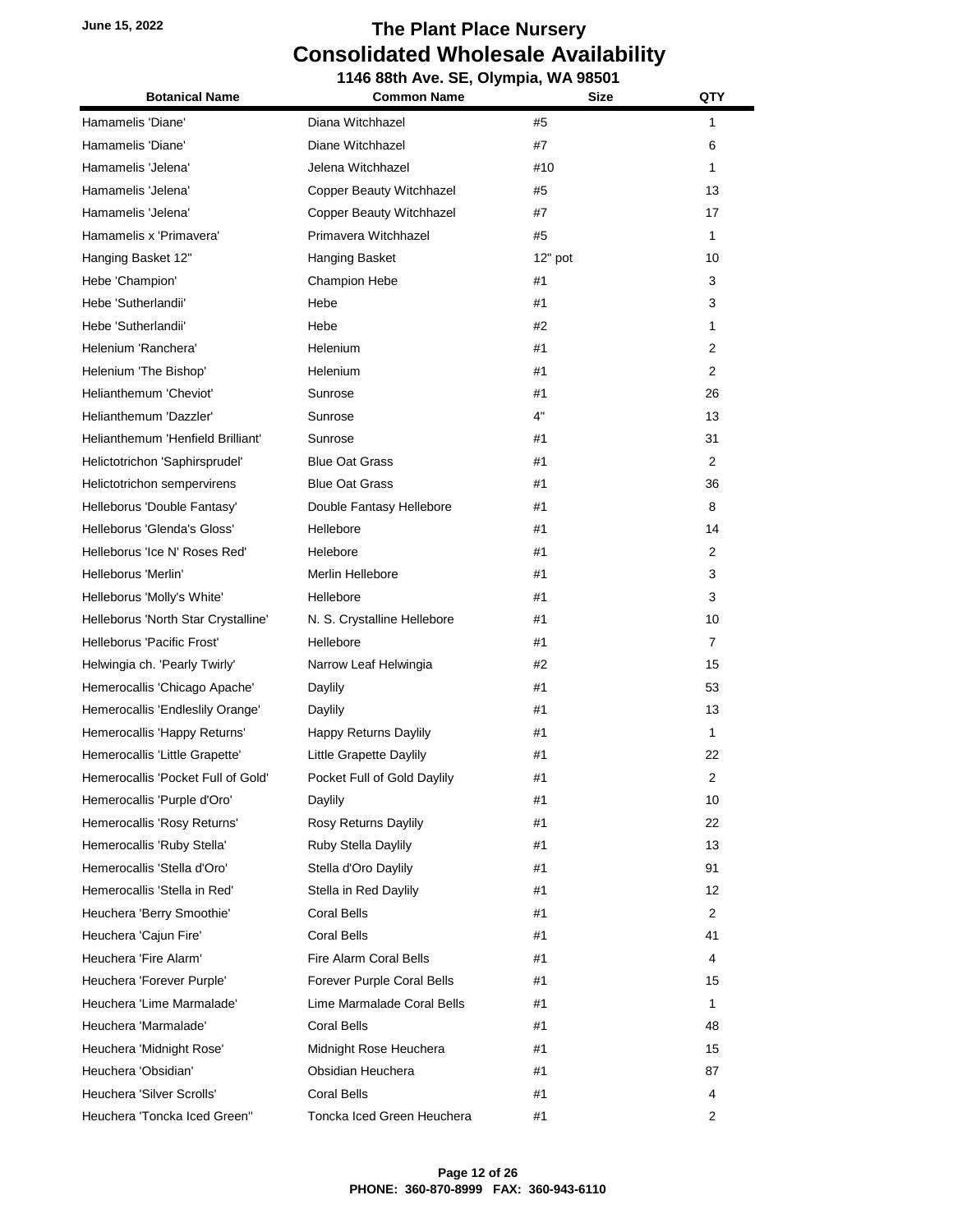| <b>Botanical Name</b>              | <b>Common Name</b>            | <b>Size</b> | QTY |
|------------------------------------|-------------------------------|-------------|-----|
| Heucherella 'Sweet Tart'           | Heucherella                   | Quart       | 3   |
| Hibiscus s. 'Summer Ruffle'        | <b>Summer Ruffle Hibiscus</b> | #5          | 5   |
| Hibiscus s. 'Violet Satin'         | <b>Violet Satin Hibiscus</b>  | #3          | 14  |
| Holboellia c. 'Cathedral Gem'      | Cathedral Gem Sausage Vine    | #5          | 8   |
| Holodiscus discolor                | Ocean Spray/Cream Bush        | #2          | 19  |
| Hosta 'Angel Falls'                | Angel Falls Hosta             | #1          | 16  |
| Hosta 'Ben Vernooy'                | Ben Vernooy Hosta             | #1          | 3   |
| Hosta 'Blue Angel'                 | <b>Blue Angel Hosta</b>       | #1          | 4   |
| Hosta 'Blue Mouse Ears'            | <b>Blue Mouse Ears Hosta</b>  | #1          | 16  |
| Hosta 'Blue Mouse Ears'            | <b>Blue Mouse Ears Hosta</b>  | 4"          | 23  |
| Hosta 'Blue Wedgewood'             | Blue Wedgewood Hosta          | #1          | 10  |
| Hosta 'Bressingham Blue'           | Bressingham Blue Hosta        | #1          | 36  |
| Hosta 'Brother Stefan'             | Hosta                         | #1          | 3   |
| Hosta 'Cherry Berry'               | Cherry Berry Hosta            | #1          | 1   |
| Hosta 'Church Mouse'               | Miniature Hosta               | Quart       | 7   |
| Hosta 'Emerald Ruff Cut'           | <b>Emerald Ruff Cut Hosta</b> | 4"          | 15  |
| Hosta 'Fire and Ice'               | Fire and Ice Hosta            | #1          | 8   |
| Hosta 'Fire Island'                | Fire Island Hosta             | #1          | 4   |
| Hosta 'First Frost'                | <b>First Frost Hosta</b>      | Quart       | 1   |
| Hosta 'Francee'                    | Francee Hosta                 | #1          | 24  |
| Hosta 'Frances Williams'           | <b>Francis Williams Hosta</b> | #1          | 2   |
| Hosta 'Guacamole'                  | Guacamole Hosta               | #1          | 2   |
| Hosta 'June'                       | June Hosta                    | #1          | 26  |
| Hosta 'Krossa Regal'               | Krossa Regal Hosta            | #1          | 1   |
| Hosta 'Loyalist'                   | Loyalist Hosta                | #1          | 15  |
| Hosta 'Northern Exposure'          | Northern Exposure Hosta       | #1          | 1   |
| Hosta 'Northern Exposure'          | Northern Exposure Hosta       | Quart       | 1   |
| Hosta 'Patriot'                    | Patriot Hosta                 | #1          | 2   |
| Hosta 'Praying Hands'              | Praying Hands Hosta           | 4"          | 17  |
| Hosta 'Rainforest Sunrise'         | Rainforest Sunrise Hosta      | Quart       | 3   |
| Hosta 'Royal Standard'             | Royal Standard Hosta          | #1          | 3   |
| Hosta s. 'Elegans'                 | Elegans Hosta                 | #1          | 1   |
| Hosta s. 'Empress Wu'              | Hosta                         | #1          | 9   |
| Hosta 'Sum and Substance'          | Sum & Substance Hosta         | #1          | 1   |
| Humulus lupulus 'Nugget            | Nugget Hops                   | #1          | 3   |
| Hydrangea a. 'Annabelle'           | Annabelle Hydrangea           | #2          | 8   |
| Hydrangea a. petiolaris            | Climbing Hydrangea            | #2          | 1   |
| Hydrangea a. petiolaris            | Climbing hydrangea            | #5          | 14  |
| Hydrangea 'Great Star'             | Great Star Hydrangea Tree     | 5' ht., #10 | 1   |
| Hydrangea 'Invincibelle Wee White' | Hydrangea                     | #3          | 4   |
| Hydrangea 'Let's Dance Can Do'     | Hydrangea                     | #5          | 21  |
| Hydrangea m. 'BloomStruck'         | BloomStruck Hydrangea         | #5          | 8   |
| Hydrangea m. C.L. ' Paris'         | CITYline Paris Hydrangea      | #5          | 7   |
| Hydrangea m. 'ES Twist-n-Shout'    | Twist-n-Shout Hydrangea       | #5          | 5   |
| Hydrangea m. 'Fuji Waterfall'      | Fuji Waterfall Hydrangea      | #3          | 3   |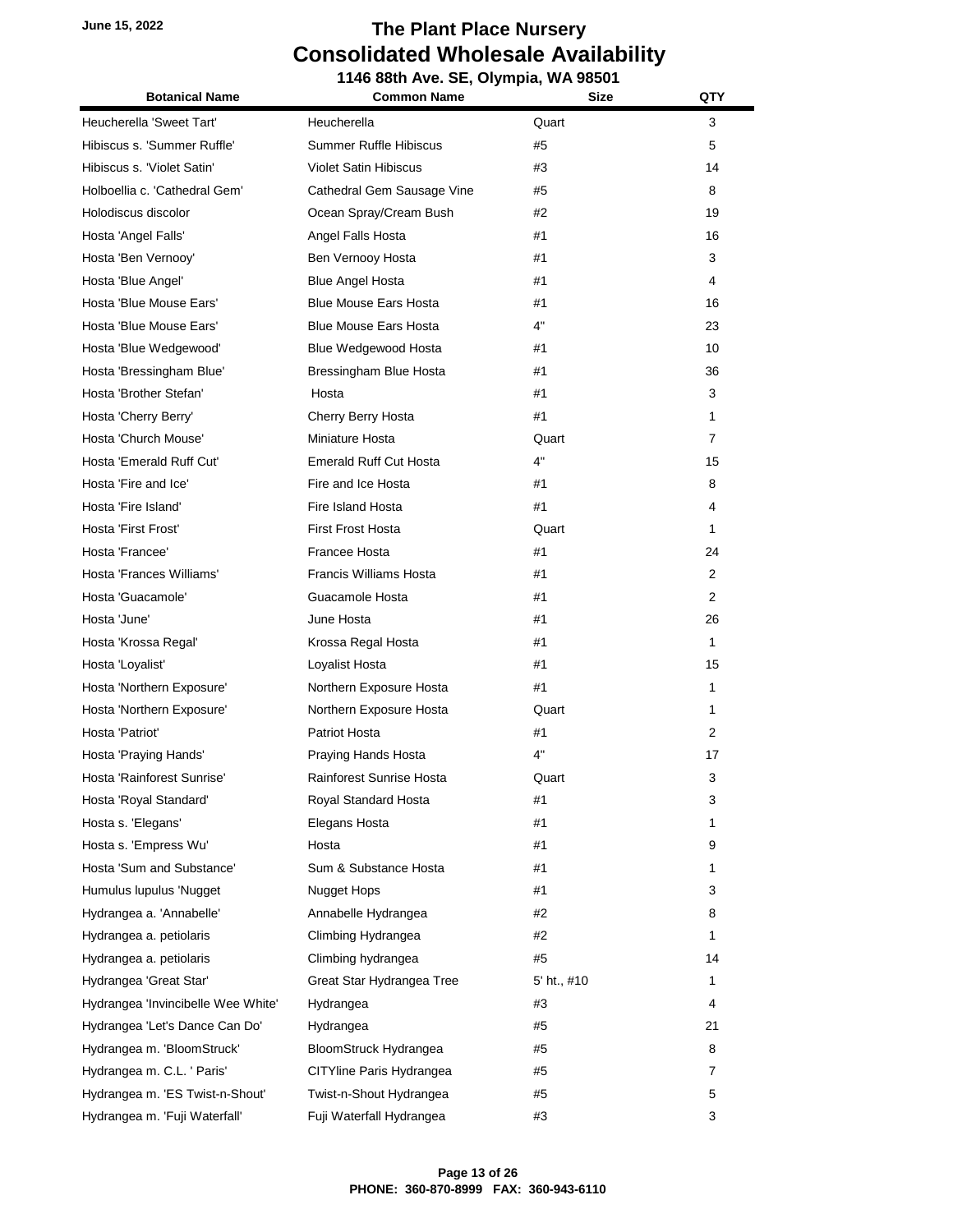| <b>Botanical Name</b>                 | <b>Common Name</b>            | <b>Size</b>  | QTY            |
|---------------------------------------|-------------------------------|--------------|----------------|
| Hydrangea m. 'Light-O-Day'            | Light-O-Day Lacecap Hydrangea | #5           | 6              |
| Hydrangea m. 'Nikko'                  | Nikko Blue Hydrangea          | #5           | 10             |
| Hydrangea m. 'Perfection'             | Perfection Hydrangea          | #5           | 7              |
| Hydrangea m. 'Pistachio'              | Pistachio Hydrangea           | #2           | 4              |
| Hydrangea m. S.S. 'Crystal Cove'      | Hydrangea                     | #2           | 29             |
| Hydrangea m. S.S. 'Fire Island'       | Hydrangea                     | #2           | $\overline{2}$ |
| Hydrangea m. S.S. 'Hamptons'          | Hydrangea                     | #2           | 32             |
| Hydrangea m. S.S. 'Martha's Vineyard' | Hydrangea                     | #2           | 30             |
| Hydrangea m. S.S. 'Newport'           | Hydrangea                     | #2           | 19             |
| Hydrangea m. S.S. 'Outer Banks'       | Hydrangea                     | #2           | 6              |
| Hydrangea m. 'Spike'                  | Spike Hydrangea               | #3           | 3              |
| Hydrangea p. 'Little Lime'            | Little Lime Hydrangea         | #3           | 17             |
| Hydrangea p. 'Little Quickfire'       | Little Quickfire Hydrangea    | #3           | 18             |
| Hydrangea p. 'Quick Fire Fab'         | Quick Fire Fab Hydrangea      | #3           | 3              |
| Hydrangea p. 'Strawberry Shake'       | Strawberry Shake Hydrangea    | #2           | 32             |
| Hydrangea pan. 'Phantom'              | Phantom Hydrangea Tree        | $1"$ C., #10 | 18             |
| Hydrangea pan. 'Quick Fire'           | Quick Fire Hydrangea          | 5' ht., #7   | 9              |
| Hydrangea pan. 'Quick Fire'           | Quick Fire Hydrangea          | 6' ht., #10  | 2              |
| Hydrangea q. 'Munchkin'               | Oakleaf Hydrangea             | #2           | 1              |
| Hydrangea q. 'Pee Wee'                | Pee Wee Dw. Oakleaf Hydrangea | #2           | 16             |
| Hydrangea q. 'Ruby Slippers'          | Oakleaf Hydrangea             | #2           | 9              |
| Hydrangea q. 'Ruby Slippers'          | Dwarf Oakleaf Hydrangea       | #3           | 32             |
| Hydrangea q. 'Ruby Slippers'          | Oakleaf Hydrangea             | #5           | 12             |
| Hydrangea s. 'Tuff Stuff'             | Tuff Stuff Hydrangea          | #5           | 6              |
| Hydrangea ser. 'Blue Bird'            | Blue Bird Hydrangea           | #5           | 6              |
| Hypericum calycinum                   | St. John's Wort               | 4"           | 8              |
| Hypericum 'Pumpkin'                   | Pumpkin Hypericum             | #5           | 8              |
| Hypericum 'Pumpkin'                   | Pumpkin Hypericum             | #7           | 2              |
| Hypericum 'Red Fame'                  | <b>Hypericum</b>              | #5           | 40             |
| Hypericum 'Red Fame'                  | Hypericum                     | #7           | 1              |
| Hypericum 'Triumph'                   | Triumph Hypericum             | #5           | 13             |
| Iberis a. 'Summer Snowdrift'          | Evergreen Candytuft           | #1           | 10             |
| Iberis s. 'Purity'                    | Evergreen Candytuft           | #1           | 2              |
| Ilex c. 'Mariesii'                    | Mariesii Holly                | #2           | 3              |
| Ilex crenata 'Compacta'               | Compact Japanese Holly        | #2           | 1              |
| Ilex crenata 'Compacta'               | Compact Japanese Holly        | #5           | 1              |
| Ilex crenata 'Convexa'                | Convex Japanese Holly         | #5           | 29             |
| llex crenata 'Helleri'                | Helleri Holly                 | #2           | 54             |
| Ilex crenata 'Lemon Gem'              | Lemon Gem Holly               | #1           | 37             |
| Ilex crenata 'Lemon Gem'              | Lemon Gem Holly               | #2           | 152            |
| Ilex crenata 'Sky Pencil'             | Sky Pencil Holly              | #5           | 42             |
| Ilex crenata 'Soft Touch'             | Soft Touch Japanese Holly     | #2           | 22             |
| Ilex 'Emerald Colonnade'              |                               | #2           | 20             |
| Ilex g. 'Gem Box'                     | Gem Box Inkberry Holly        | #2           | 18             |
| llex 'Scallywag'                      | Scallywag Male Holly          | #2           | 5              |
|                                       |                               |              |                |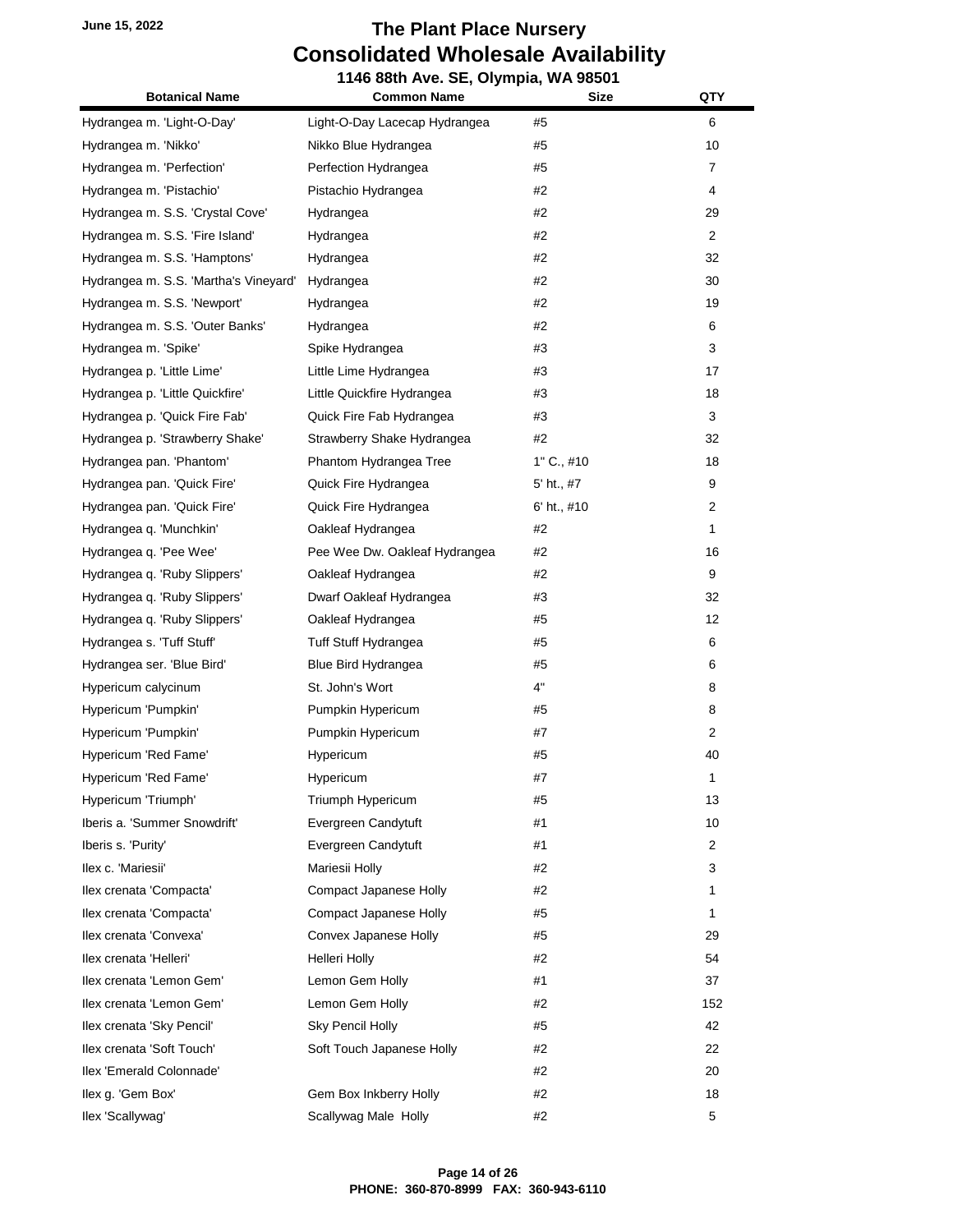| <b>Botanical Name</b>             | <b>Common Name</b>        | <b>Size</b> | QTY |
|-----------------------------------|---------------------------|-------------|-----|
| Ilex x 'Little Rascal'            | Little Rascal Holly       | #2          | 10  |
| Imperata cyl. 'Red Baron'         | Japanese Blood Grass      | #1          | 33  |
| Imperata cyl. 'Red Baron'         | Japanese Blood Grass      | 4"          | 4   |
| Iris ensata 'Variegata'           | Japanese Iris             | #1          | 11  |
| Iris 'Gerald Darby'               | Gerald Darby Iris         | #1          | 5   |
| Iris Pacific Coast 'Lavender'     | <b>Pacific Coast Iris</b> | #1          | 1   |
| Iris s. 'Butter & Sugar'          | Siberian Iris             | #1          | 1   |
| Iris s. 'Concorde Crush'          | Siberian Iris             | #1          | 2   |
| Iris tenax                        | Oregon Iris               | #1          | 18  |
| Iris x 'Purple Sensation'         | Iris                      | #1          | 7   |
| Itea v. 'Henry's Garnet'          | Henry's Garnet Itea       | #5          | 9   |
| Itea v. 'Little Henry'            | Little Henry Itea         | #5          | 7   |
| Itea v. 'Merlot'                  | Merlot Itea               | #2          | 5   |
| Itea v. 'Merlot'                  | Merlot Itea               | #5          | 10  |
| Itea v. 'Scarlet Beauty'          | Scarlet Beauty Itea       | #5          | 1   |
| Jasmimum stephanense              | Pink Jasmine              | #1          | 1   |
| Jasminum polyanthum               | Evergreen Jasmine         | #2          | 1   |
| Juncus 'Blue Arrows'              | <b>Blue Arrows Rush</b>   | #1          | 2   |
| Juncus 'Blue Dart'                | <b>Blue Dart Rush</b>     | #1          | 4   |
| Juncus ensifolius                 | Dagger-Leaved Rush        | plug        | 100 |
| Juncus 'Lemon Swirl'              | <b>Rush</b>               | 4"          | 8   |
| Juncus p. 'Elk Blue'              | Elk Blue Rush             | #1          | 5   |
| Juncus patens                     | Spreading Rush            | #1          | 120 |
| Juniperus c. 'Compressa'          | Compressa Juniper         | #10         | 3   |
| Juniperus c. 'Trautman'           | Trautman Juniper          | 4-5' ht.    | 1   |
| Juniperus c. 'Trautman'           | Trautman Juniper          | 5-6' ht.    | 3   |
| Juniperus c. 'Trautman'           | Trautman Juniper          | 6-7' ht.    | 2   |
| Juniperus ch. 'Gold Coast'        | Juniper                   | #5          | 1   |
| Juniperus con. 'Blue Pacific'     | <b>Blue Shore Juniper</b> | #3          | 28  |
| Juniperus h. 'Icee Blue'          | Icee Blue Juniper         | #2          | 10  |
| Juniperus h. 'Limeglow'           | Limeglow Juniper          | #1          | 6   |
| Juniperus h. 'Mother Lode'        | Mother Lode Juniper       | #1          | 4   |
| Juniperus s. 'Blue Arrow'         | <b>Blue Arrow Juniper</b> | #2          | 1   |
| Juniperus s. 'Blue Arrow'         | <b>Blue Arrow Juniper</b> | 4-5' ht.    | 1   |
| Juniperus s.'Moonglow'            | Moonglow Blue Juniper     | #10         | 4   |
| Juniperus s.'Skyrocket'           | Skyrocket Juniper         | #5          | 4   |
| Juniperus s.'Skyrocket'           | Skyrocket Juniper         | 4-5' ht.    | 46  |
| Juniperus s.'Wichita Blue'        | Wichita Blue Juniper      | 4-5' ht.    | 18  |
| Juniperus squ. 'Blue Star'        | <b>Blue Star Juniper</b>  | #1          | 90  |
| Juniperus squ. 'Blue Star'        | <b>Blue Star Juniper</b>  | #2          | 40  |
| Kalmia I. 'Elf'                   | Elf Dwarf Kalmia          | #2          | 1   |
| Kalmia 'Raspberry Glow'           | Raspberry Glow Kalmia     | #2          | 1   |
| Koeleria g. 'Tiny Tot'            | <b>Blue Hair Grass</b>    | Quart       | 10  |
| Lagerstroemia 'End. Summer White' | Crape Myrtle              | #5          | 8   |
| Laurus n. 'Little Ragu'           | Little Ragu Sweet Bay     | #2          | 13  |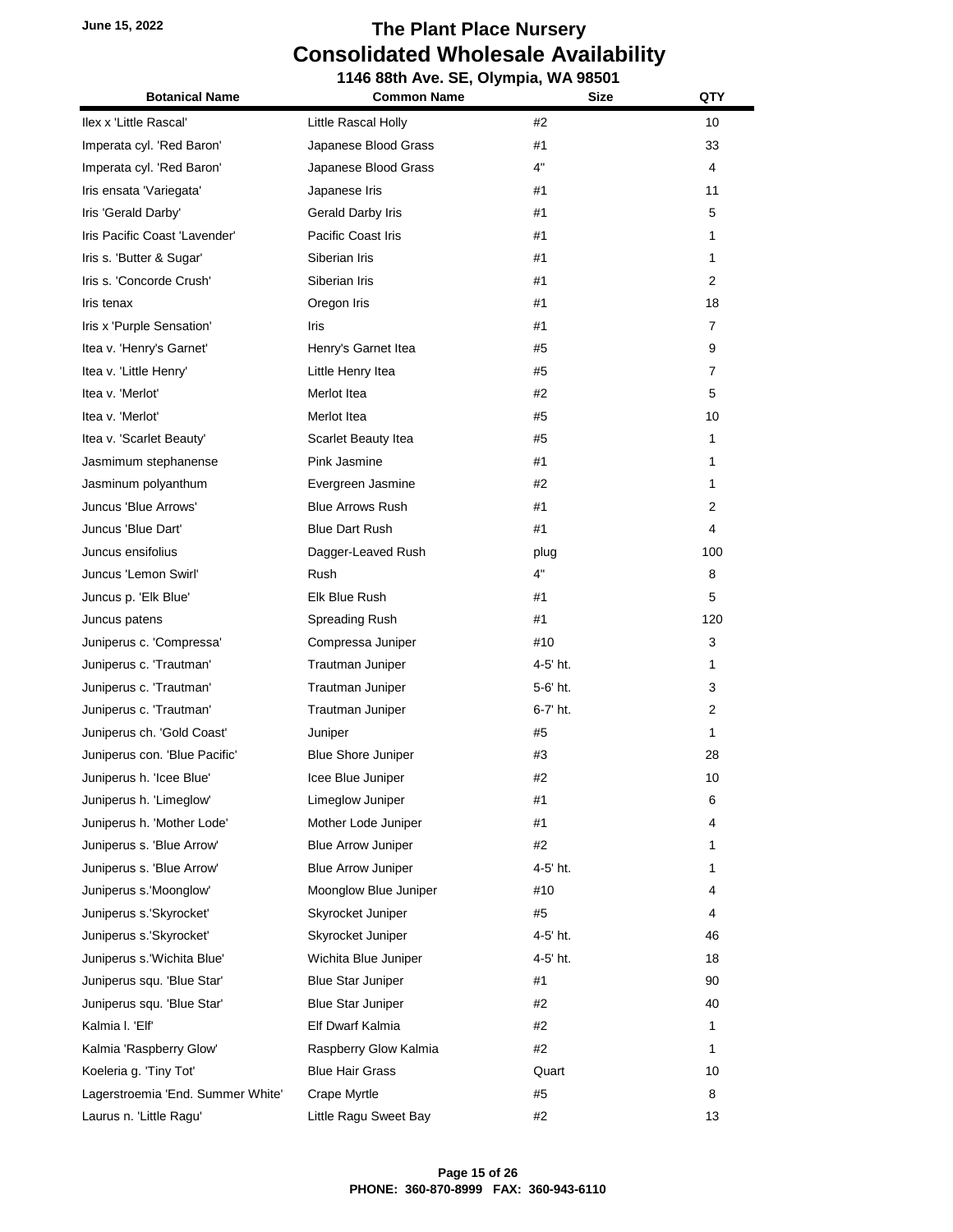| <b>Botanical Name</b>           | <b>Common Name</b>             | <b>Size</b>   | QTY            |
|---------------------------------|--------------------------------|---------------|----------------|
| Lavandula a. 'Blue Spear'       | <b>Blue Spear Lavender</b>     | #1            | 6              |
| Lavandula a. 'Hidcote'          | Hidcote Lavender               | #1            | 83             |
| Lavandula a. 'Munstead'         | Munstead English Lavander      | #1            | 31             |
| Lavandula a. 'Premier'          | <b>Premier Lavender</b>        | #1            | 8              |
| Lavandula a. Thumbelina Leigh'  | Thumbelina Leigh Dwarf Lav.    | Quart         | 2              |
| Lavandula s. 'Otto Quast'       | Spanish Lavender               | #1            | 1              |
| Lavandula st. 'Anouk'           | Anouk Spanish Lavender         | #1            | 3              |
| Lavandula st. 'New Madrid Rose' | Madrid Rose Spanish Lavender   | #1            | 5              |
| Lavandula x i. 'Grosso'         | Grosso Lavender                | #1            | 234            |
| Lavandula x 'Phenomenal'        | <b>Phenomenal Lavender</b>     | #1            | 19             |
| Leptinella 'Platts Black'       | <b>Black Brass Buttons</b>     | 4"            | 28             |
| Leucanthemum sup. 'Madonna'     | Shasta Daisy                   | #1            | $\overline{2}$ |
| Leucothoe axillaris             | Coast Leucothoe                | #1            | 40             |
| Leucothoe f. 'Rainbow'          | Rainbow Leucothoe              | #1            | 8              |
| Leucothoe f. 'Rainbow'          | Rainbow Leucothoe              | #2            | 26             |
| Leucothoe 'Scarletta'           | Leucothoe                      | #2            | 20             |
| Leucothoe 'Scarletta'           | Leucothoe                      | #3            | 45             |
| Lewisia c. 'Sunset Series'      | Lewisia                        | Quart         | 10             |
| Lewisia 'Little Plum'           | Lewisia                        | #1            | 3              |
| Liatris s. 'Kobold'             | Gayfeather                     | #1            | 40             |
| Libertia 'Taupo Sunset'         | Libertia                       | Quart         | 5              |
| Ligularia 'Britt Marie'         | Ligularia                      | #1            | 3              |
| Ligularia 'Pandora'             | Ligularia                      | #1            | 1              |
| Liriope m. 'Silvery Sunproof'   | Silvery Sunproof Lily Turf     | #1            | 6              |
| Liriope m. 'Silvery Sunproof'   | Silvery Sunproof Lily Turf     | 4"            | 9              |
| Liriope muscari 'Big Blue'      | Big Blue Lily Turf             | #1            | 22             |
| Liriope muscari 'Big Blue'      | Big Blue Lily Turf             | 4"            | 12             |
| Liriope spicata                 | Creeping Lily Turf             | 4"            | 12             |
| Lithodora d. 'Grace Ward'       | Lithodora                      | #1            | 12             |
| Lobelia 'Vulcan Red'            | Lobelia                        | #1            | 1              |
| Lonicera n. 'Lemon Beauty'      | <b>Boxleaf Honeysuckle</b>     | #1            | 32             |
| Lonicera n. 'Twiggy'            | Twiggy Honeysuckle             | #2            | 24             |
| Lonicera nitida                 | Box Honeysuckle                | #5            | 59             |
| Lonicera p. 'Candy Swirl'       | Honeysuckle                    | #1            | 3              |
| Lonicera p. 'Moss Green'        | Moss Green Boxleaf Honeysuckle | #2            | 3              |
| Lonicera pileata                | boxleaf honeysuckle            | #1            | 3              |
| Lupinus 'Blacksmith'            | Lupine                         | #1            | 1.             |
| Lupinus 'Gallary Blue'          | Lupine                         | 4"            | 4              |
| Lysimachia n. 'Goldilocks'      | Yellow Creeping Jenny          | 4"            | 18             |
| Magnolia g. 'Little Gem'        | Little Gem Magnolia            | 4-5' ht. #20  | 1              |
| Magnolia g. 'Little Gem'        | Little Gem Magnolia            | 6-7' ht., #15 | 2              |
| Magnolia 'Galaxy'               | Galaxy Magnolia                | $1.5"$ C.     | 13             |
| Magnolia s. 'Black Tulip'       | <b>Black Tulip Magnolia</b>    | $1.25$ " C.   | 8              |
| Magnolia s. 'Rustica Rubra'     | Rustica Rubra Magnolia         | $1.5"$ C.     | 7              |
| Magnolia s. 'Rustica Rubra'     | Rustica Rubra Magnolia         | $1.75$ " C.   | 2              |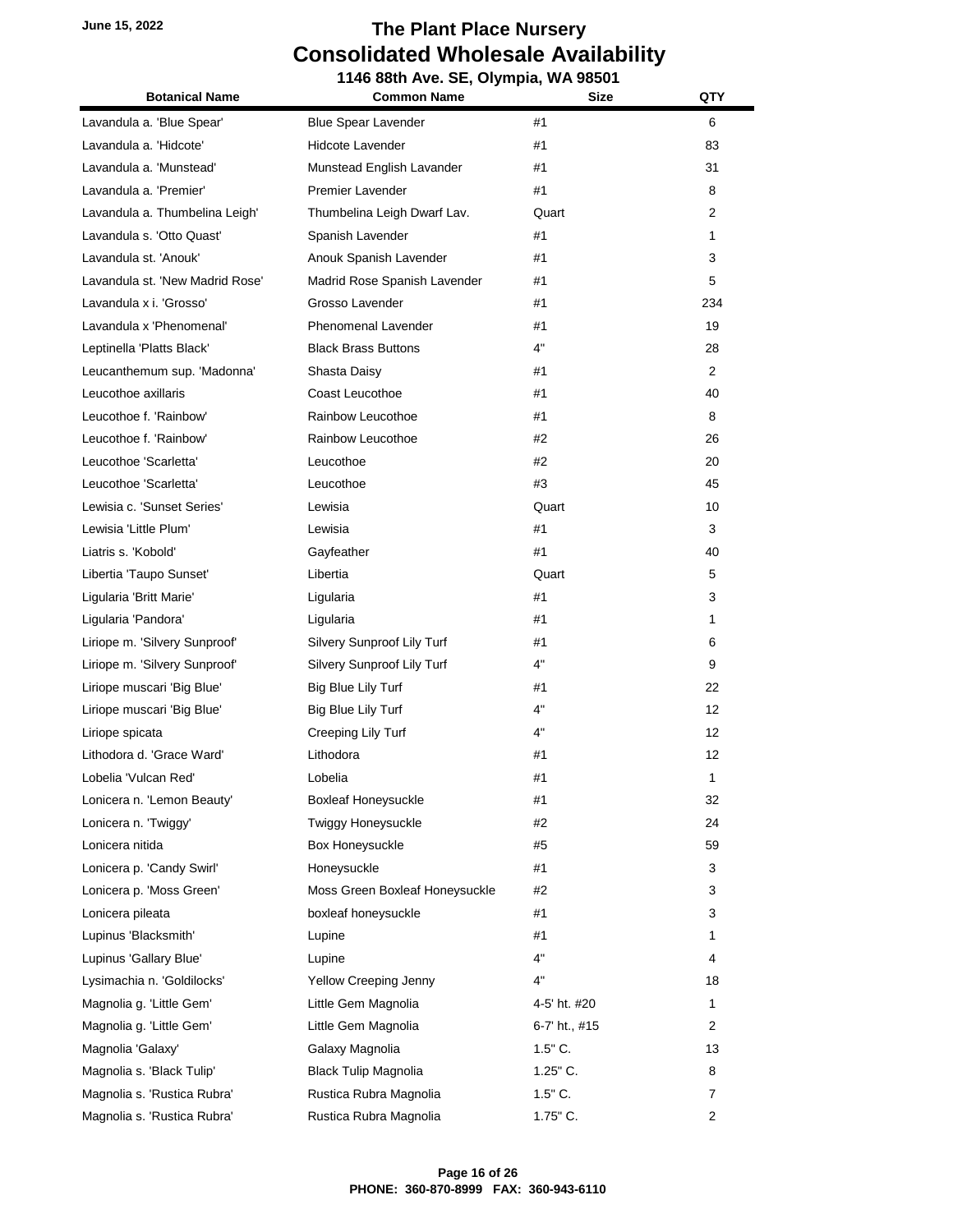| <b>Botanical Name</b>             | <b>Common Name</b>           | <b>Size</b>          | QTY            |
|-----------------------------------|------------------------------|----------------------|----------------|
| Magnolia st. 'Royal Star'         | Star Magnolia                | 3-4' ht. shrub form  | 5              |
| Magnolia 'Wada's Memory'          | Wada's Memory Magnolia       | $1.25$ " C.          | 10             |
| Magnolia x 'Betty'                | Betty Magnolia               | $1"$ C.              | 5              |
| Mahonia a. 'Compacta'             | Compact Oregon Grape         | #2                   | 39             |
| Mahonia aquifolium                | <b>Tall Oregon Grape</b>     | #2                   | 30             |
| Mahonia aquifolium                | Tall Oregon Grape            | #3                   | 101            |
| Mahonia aquifolium                | Tall Oregon Grape            | #5                   | $\overline{7}$ |
| Mahonia 'Charity'                 | <b>Charity Oregon Grape</b>  | #3                   | 34             |
| Mahonia e. 'Soft Caress'          | Soft Caress Oregon Grape     | #1                   | 10             |
| Mahonia e. 'Soft Caress'          | Soft Caress Oregon Grape     | #2                   | 30             |
| Mahonia repens                    | Creeping Oregon Grape        | #1                   | 358            |
| Mahonia repens                    | Creeping Oregon Grape        | #2                   | 3              |
| Malus 'Candymint Sargentii'       | Candymint Sargent Crabapple  | $1.25$ " C., #15     | 1              |
| Malus 'Cinderella'                | Cinderella Crabapple         | 1.25" C., #15        | 1              |
| Malus 'Golden Raindrops'          | Golden Raindrops Crabapple   | 1.25" C., #20        | 15             |
| Malus 'Ivory Spear'               | Ivory Spear Crabapple        | 1.5" C., #25         | 6              |
| Malus 'Raspberry Spear'           | Raspberry Spear Crabapple    | 1.5" C., #25         | 6              |
| Malus 'Royal Gem'                 | Royal Gem Crabapple          | $1"$ C., #15         | 1              |
| Malus 'Royal Raindrops'           | Royal Raindrops Crabapple    | 1.25" C., #25        | 17             |
| Malus 'Royal Raindrops'           | Royal Raindrops Crabapple    | 1.5" C., #25         | 10             |
| Malus s. 'Firebird'               | Firebird Crabapple           | $1.25$ " C., #15     | 2              |
| Malus 'Spring Snow'               | Spring Snow Crabapple        | 1.75" C. #15 Krueger | 7              |
| Malus 'Tschonoskii'               | Tschonoskii Crabapple        | 2.5" C. STN          | 4              |
| Matteuccia str. 'The King'        | Ostrich Fern                 | 4"                   | 7              |
| Mentha 'Corsican Mint'            | Corsican Mint                | 4"                   | 18             |
| Miscanthus s.'Adagio'             | Adagio Maiden Grass          | #1                   | 7              |
| Miscanthus s.'Gracillimus'        | <b>Maiden Grass</b>          | #5                   | 4              |
| Miscanthus s.'Little Kitten'      | Little Kitten Maiden Grass   | #1                   | 99             |
| Miscanthus s.'Little Zebra'       | Little Zebra Maiden Grass    | #1                   | $\overline{2}$ |
| Miscanthus s.'Morning Light'      | Silver Maiden Grass          | #1                   | 162            |
| Molinia c. 'Variegata'            | Variegated Moor Grass        | #1                   | 1              |
| Monarda 'Balmy Purple'            | Balmy Purple Bee Balm        | #1                   | 1              |
| Muehlenbeckia c. 'Nana'           | Dwarf Creeping Wire Vine     | 4"                   | 15             |
| Muhlenbergia 'Fast Forward'       | <b>Muhly Grass</b>           | #1                   | 2              |
| Muhlenbergia rev. 'Autumn Embers' | Muhly Grass                  | #1                   | 1              |
| Muhlenbergia reverchonii          | Muhly Grass                  | #1                   | 18             |
| Mukdenia 'Crimson Fans'           | Mukdenia                     | #1                   | 6              |
| Myrica californica                | Pacific Wax Myrtle           | #5                   | 35             |
| Nandina d. 'Bonfire'              | <b>Bonfire Nandina</b>       | #2                   | 30             |
| Nandina d. 'Burgandy Wine'        | <b>Burgandy Wine Nandina</b> | #2                   | 71             |
| Nandina d. 'Burgandy Wine'        | <b>Burgandy Wine Nandina</b> | #5                   | 37             |
| Nandina d. 'Compacta'             | Compact Nandina              | #5                   | 4              |
| Nandina d. 'Fire Power'           | Fire Power Nandina           | #2                   | 49             |
| Nandina d. 'Gulf Stream'          | <b>Gulf Stream Nandina</b>   | #2                   | 58             |
| Nandina d. 'Gulf Stream'          | Gulf Stream Nandina          | #5                   | 64             |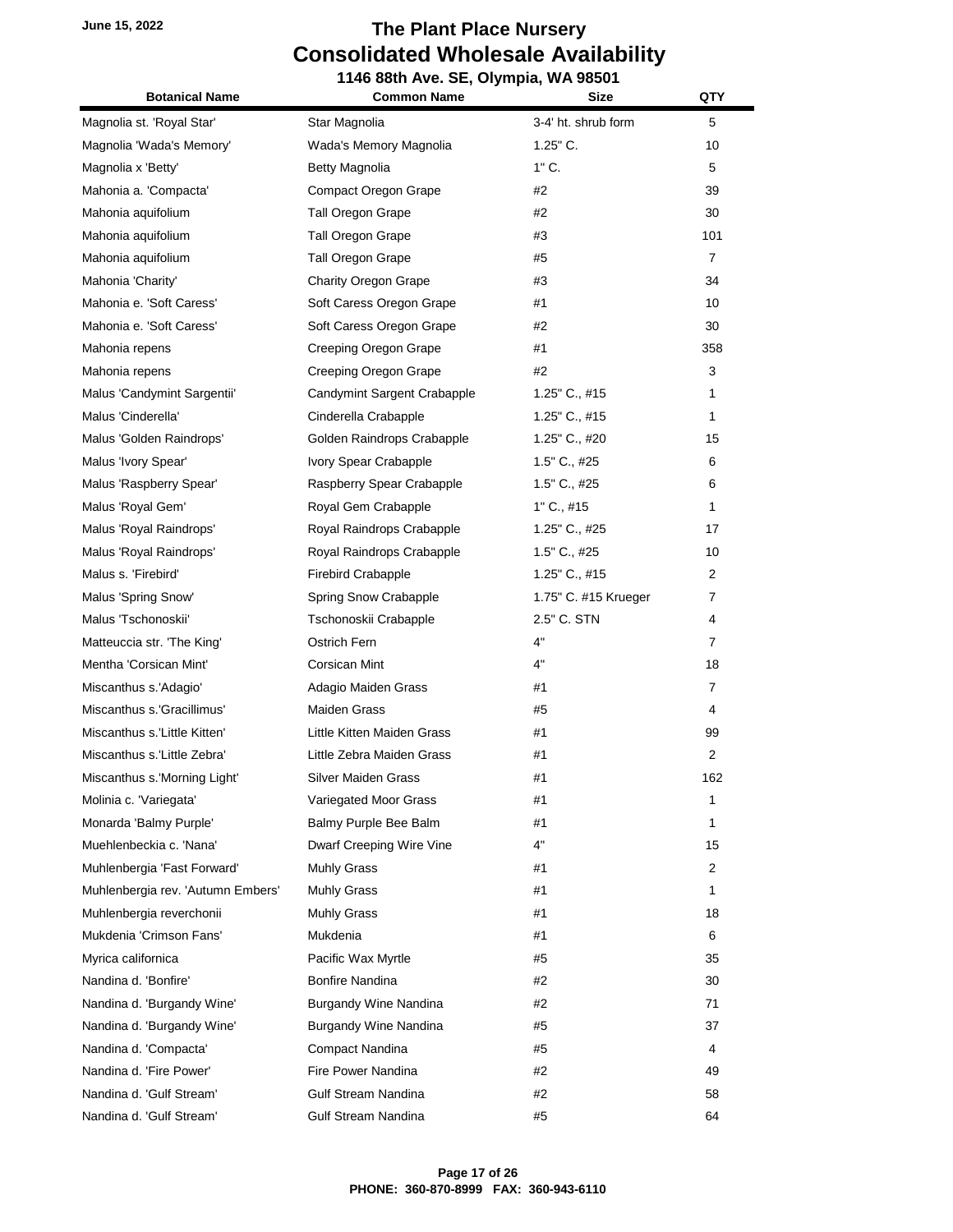**1146 88th Ave. SE, Olympia, WA 98501 Botanical Name Common Name Size QTY** Nandina d. 'Harbour Dwarf' Harbour Dwarf Nandina #1 8 Nandina d. 'Lemon/Lime' 
(Nandina d. 'Lemon/Lime' 
Lemon Common Lemon/Lime Nandina 
(Nandina d)  $\#3$  (10) Nandina d. 'Moon Bay' Moon Bay Nandina #2 3 Nandina d. 'Moyer's Red' Moyer's Red Nandina  $\qquad \qquad \qquad$  #5  $\qquad \qquad$  37 Nepeta 'Walkers Low' The Malkers Low Catmint The Australian Herbert 26 Nepeta 'Walkers Low' **Walkers Low Catmint** 4" Agency 4 Nyssa syl. 'Tupelo Tower' Tupelo **The Community Community 18** 18 18 Ophiopogon j. 'Nanus' Dwarf Mondo Grass 4" 12 Ophiopogon nigrescens Black Mondo Grass #1 102 Osmanthus burkwoodii Burkwood Osmanthus #5 42 Osmanthus delavayi Delavay Osmanthus #2 20 Osmanthus delavayi Delavay Osmanthus #5 21 Osmanthus h. 'Goshiki' Goshiki Variegated Osmanthus #1 30 Osmanthus h. 'Goshiki' Goshiki Variegated Osmanthus #3 5 Osmanthus h. 'Ogon' Cgon Japanese False Holly #2 #2 9 Osmanthus h. 'Purpureus' Osmanthus #5 5 Osmanthus h. 'Rotundifolius' Osmanthus #2 27 Osmanthus x f. 'San Jose' San Jose Tea Olive #5 #5 5 5 Oxydendrum arboreum Sourwood 5-6' ht., #10 6 Pachysandra ter. 'Green Sheen' Japanese Spurge 1997 - 4" Allen 1997 25 Pachysandra terminalis and the Space Spurge and Assemblance of the American Control of the Space of the Space o Paeonia 'Festiva Maxima' Festiva Maxima Peony #1 1 Paeonia 'Francis Ortegot' **Francis Ortegot Peony 1** 1 Paeonia 'Gardenia' Gardenia Peony #2 3 Paeonia Itoh 'Bartzella' Tree Peony #3 3 Paeonia Itoh 'Red Charm' Tree Peony #3 6 Paeonia 'Karl Rosenfeld' **Karl Rosenfeld Peony** #2 **1** 1 Paeonia 'Minnie Shaylor' Minnie Shaylor Peony #2 #2 6 6 Paeonia 'Sarah Bernhardt' Sarah Bernhardt Peony #2 #2 1 1 Parrotia p. 'Persian Spire' Persian Spire Parrotia **Parrotia** 1.25" C., #15 2 Parrotia p. 'Persian Spire' Persian Spire Parrotia 1.5" C., #15 3 Parthenocissus tri. 'Calico Cat' Variegated Boston Ivy #1 12 12 Parthenocissus tricuspidata Boston Ivy #1 1 Passiflora 'Snow Queen' **Passion Flower** #1 **1** 1 Pear 'Bartlett' Semi-dwf **Bartlett Pear Bartlett Pear 1998 1998 1998 1999 1999 1999 1999 1999 1999 1999 1999 1999 1999 1999 1999 1999 1999 1999 1999 1999 1999 1999 1999 199** Pear 'Bartlett' Semi-dwf **Bartlett Pear** bareroot bailey bareroot bailey **12** Pear 'Luscious' Semi-dwf **Luscious Pear** bareroot bailey 9 Pear Multi Variety esp **Pear Pear Pear 1 Pear 1 1 Pear 1 1** Pear 'Tawara Asian' Semi-dwf Tawara Asian Pear **bareroot bailey** bareroot bailey 10 Pennisetum a. 'Burgundy Bunny' Dwarf Fountain Grass #1 #1 4 20 Pennisetum a. 'Hameln' **Dwarf Fountain Grass** #1 #1 89 Pennisetum a. 'Little Bunny' Dwarf Fountain Grass #1  $#1$  10 Pennisetum a. 'Lumen Gold' Fountain Grass **1988 1988 20 20 20** Pennisetum 'Ginger Love' **Red Fountain Grass** #1 7 6 6 Pennisetum o. 'Karley Rose' **Dright Communist Communist Communist Communist Communist Communist Communist Communist Communist Communist Communist Communist Communist Communist Communist Communist Communist Communist Commu**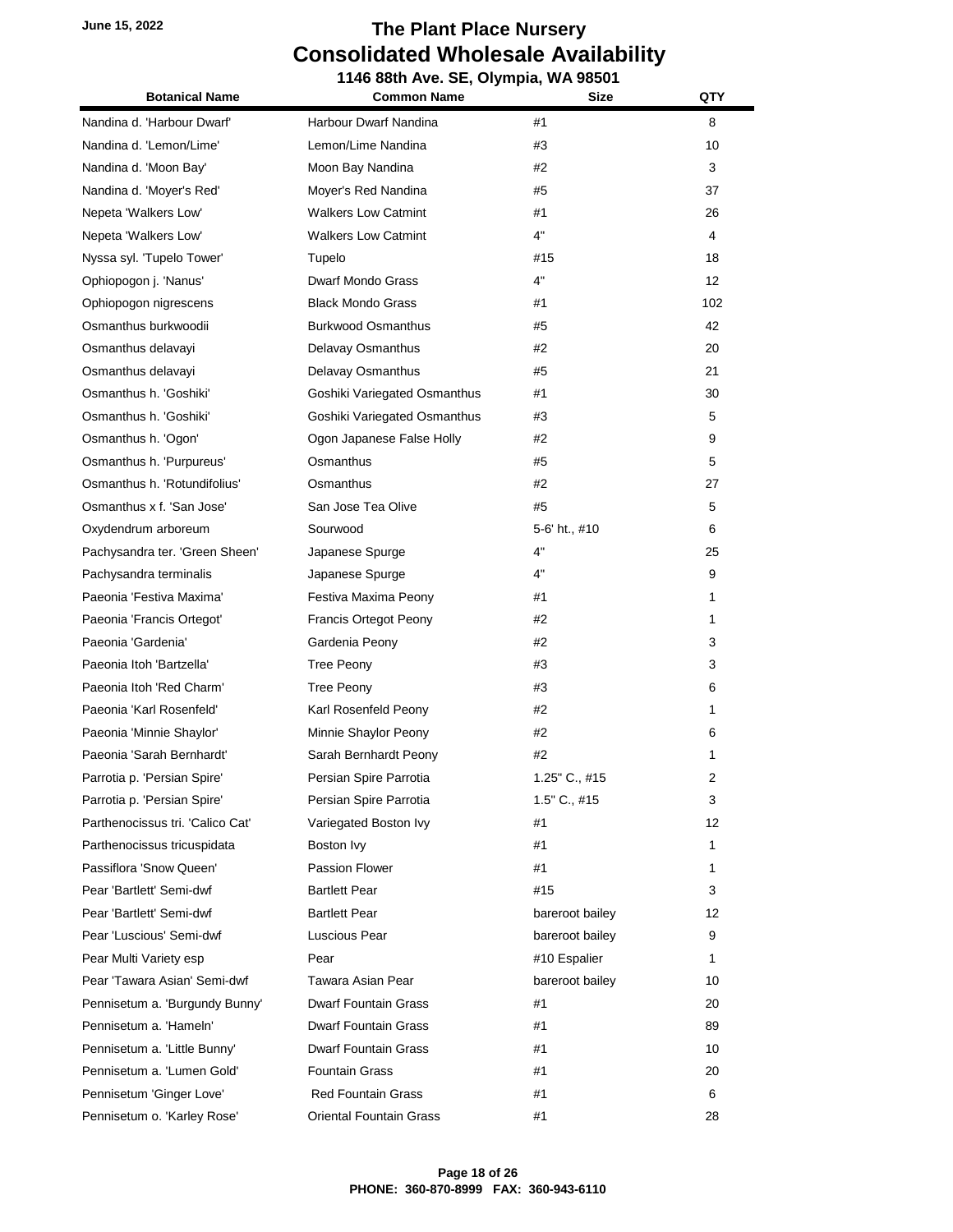| <b>Botanical Name</b>                 | <b>Common Name</b>         | <b>Size</b>   | QTY            |
|---------------------------------------|----------------------------|---------------|----------------|
| Pennisetum Red Buttons'               | <b>Fountain Grass</b>      | #1            | 11             |
| Penstemon 'Coral Baby'                | <b>Beard Tongue</b>        | #1            | 12             |
| Penstemon 'Dark Towers'               | Beard Tongue               | #1            | 6              |
| Penstemon 'Electric Blue'             | <b>Beard Tongue</b>        | #1            | $\overline{7}$ |
| Penstemon 'Peptalk Red'               | <b>Beard Tongue</b>        | #1            | 5              |
| Penstemon 'RC Novapenblu'             | Penstemon                  | #1            | 15             |
| Penstemon subserratus                 | Penstemon                  | #1            | 3              |
| Perovskia atriplicifolia              | Russian Sage               | #1            | 13             |
| Perovskia 'Little Spire'              | <b>Russian Sage</b>        | #1            | 3              |
| Philadelphus 'Snow White'             | Snow White Mock Orange     | #3            | 24             |
| Philadelphus 'Snowbelle'              | Snowbelle Mock Orange      | #5            | 5              |
| Philadelphus v. 'Miniature Snowflake' | Mini Snowflake Mock Orange | #5            | 2              |
| Phlox p. 'Sweet Summer Fantasy'       | Tall Phlox                 | #1            | 13             |
| Phlox p. 'Sweet Summer Fireball'      | Tall Phlox                 | #1            | 13             |
| Phlox pan. 'Blue Paradise'            | <b>Creeping Phlox</b>      | #1            | 8              |
| Phlox pan. 'David'                    | Garden Phlox               | #1            | 8              |
| Phormium 'Black Adder'                | New Zealand Flax           | #1            | 1              |
| Phormium 'Shiraz'                     | New Zealand Flax           | #5            | 5              |
| Phormium t 'Black Rage'               | Flax                       | #1            | 2              |
| Phygelius 'C.B. Orange'               | Cape Fuchsia               | #1            | $\overline{7}$ |
| Physocarpus op. 'Coppertina'          | Coppertina Ninebark        | #5            | 10             |
| Physocarpus op. 'Diabolo'             | Diabolo Ninebark           | #5            | 4              |
| Physocarpus op. 'Little Devil'        | Little Devil Ninebark      | #1            | 3              |
| Physocarpus op. 'Little Devil'        | Little Devil Ninebark      | #3            | 3              |
| Physocarpus op. 'Panther'             | <b>Panther Ninebark</b>    | #3            | 16             |
| Physocarpus op. 'Tiny Wine'           | Tiny Wine Ninebark         | #2            | 15             |
| Physostegia 'Miss Manners'            | <b>Obediant Plant</b>      | Quart         | $\overline{2}$ |
| Picea a. 'Cupressina'                 | Cupressina Spruce          | 5-6' ht., #20 | 10             |
| Picea a. 'Pusch'                      | Dwarf Norway Spruce        | #3            | 19             |
| Picea a. 'Vermont Gold'               | Bacheri Spruce             | #1            | 2              |
| Picea g. 'Pendula'                    | Weeping White Spruce       | #10           | 1              |
| Picea o. 'Gotelli Wpg'                | Wpg Serbian Spruce         | #10           | 1              |
| Picea p. 'Globosa'                    | Globe Blue Spruce          | #3            | 1              |
| Picea pun. 'Niemetz'                  | Niemetz Blue Spruce        | #3            | 4              |
| Pieris 'Forest Flame'                 | <b>Forest Flame Pieris</b> | #5            | 19             |
| Pieris j. 'Cavatine'                  | <b>Cavatine Pieris</b>     | #2            | 26             |
| Pieris j. 'Little Heath'              | Little Heath Pieris        | #1            | 2              |
| Pieris j. 'Little Heath'              | Little Heath Pieris        | #5            | 11             |
| Pieris j. 'Mt. Fire'                  | Mt. Fire Pieris            | #3            | 17             |
| Pieris j. 'Mt. Fire'                  | Mt. Fire Pieris            | #5            | 83             |
| Pieris j. 'Prelude'                   | Prelude Pieris             | #1            | 42             |
| Pieris j. 'Prelude'                   | <b>Prelude Pieris</b>      | #2            | 15             |
| Pieris j. 'Valley Vallentine'         | Valley Valentine Pieris    | #3            | 6              |
| Pieris 'Katsura'                      | Katsura Pieris             | #3            | 20             |
| Pinus b. 'Al Johnson'                 | Al Johnson Jack Pine       | #6            | 3              |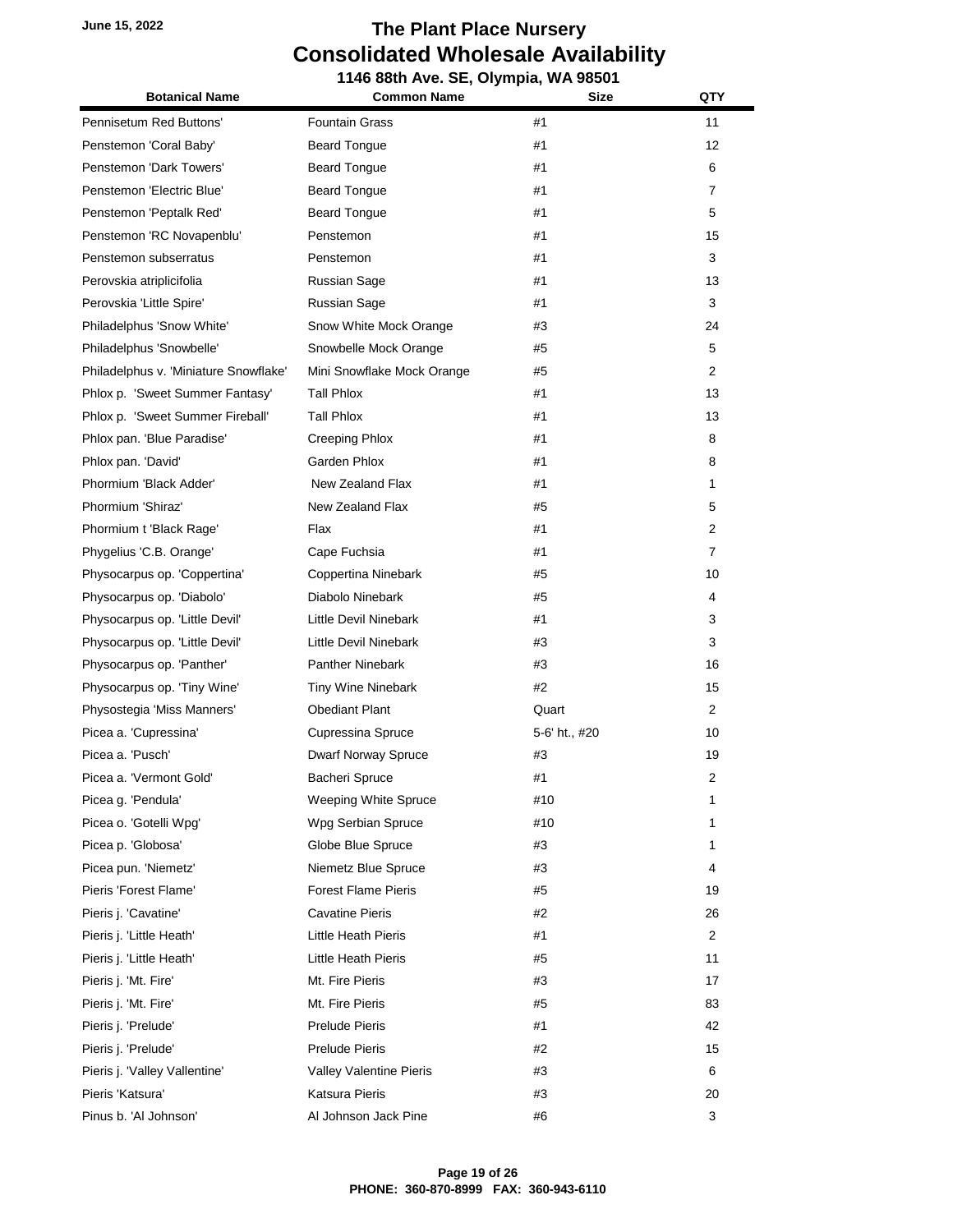| <b>Botanical Name</b>            | <b>Common Name</b>                | <b>Size</b>     | QTY            |
|----------------------------------|-----------------------------------|-----------------|----------------|
| Pinus c. 'Taylor's Sunburst'     | Taylor's Sunburst Lodge Pine      | #3              | 5              |
| Pinus c. 'Taylor's Sunburst'     | Taylor's Sunburst Lodge Pine      | #6              | 6              |
| Pinus d. 'Globosa'               | Japanese Red Pine                 | #3              | 13             |
| Pinus densiflora 'Low Glow'      | Low Glow J. Red Pine              | #3              | $\overline{7}$ |
| Pinus f. 'Vanderwolf's Pyramid'  | <b>Vanderwolf Pine</b>            | 5-6' ht.        | 8              |
| Pinus h. 'Emerald Arrow'         | <b>Emerald Arrow Bosnian Pine</b> | 4-5' ht.        | 5              |
| Pinus held. 'Compact Gem'        | <b>Bosnian Pine</b>               | 4-5' ht.        | 8              |
| Pinus held. 'Mint Truffle'       | <b>Bosnian Pine</b>               | 4-5' ht.        | 14             |
| Pinus mugho pumilio              | Dwarf Mugo Pine                   | #3              | 2              |
| Pinus mugo 'Mops'                | Mops Truedwarf Mugo Pine          | #3              | $\overline{2}$ |
| Pinus mugo 'Slowmound'           | Slowmound Pine                    | #1              | 6              |
| Pinus mugo 'Valley Cushion'      | Valley Cushion Mugo Pine          | #3              | 28             |
| Pinus mugo 'Wintersonne'         | Wintersonne Mugo Pine             | #3              | 1              |
| Pinus n. 'Arnold's Sentinel'     | Arnold's Sentinel AustrianPine    | 4-5' ht.        | 1              |
| Pinus n. 'Green Tower'           | <b>Green Tower Austrian Pine</b>  | 5-6' ht.        | 2              |
| Pinus n. 'Oregon Green'          | Oregon Green Pine                 | #5              | 8              |
| Pinus par. 'Fukuzumi'            | Fukuzumi White Pine               | #3              | 18             |
| Pinus par. 'Kobe'                | Jpanese White Pine                | #3              | 10             |
| Pinus parv. 'Bergmani'           | Bergman J. White Pine             | #3              | $\overline{2}$ |
| Pinus parv. 'Blauer Engel'       | Blauer Engel J. White Pine        | #3              | 9              |
| Pinus s. 'Trollguld'             | <b>Trollguid White Pine</b>       | #6              | 9              |
| Pinus str. 'Blue Shag'           | Dwarf White Pine                  | #3              | 4              |
| Pinus strobus 'Niagra Falls'     | Weeping White Pine                | #3              | 10             |
| Pinus strobus 'Niagra Falls'     | Weeping White Pine                | #6              | 1              |
| Pinus t. 'Thunderhead'           | <b>Thunderhead Black Pine</b>     | 30-36" ht.      | $\overline{2}$ |
| Pittosporum heterophyllum        | Chinese Pittosporum               | #2              | 4              |
| Podocarpus a. 'Blue Gem'         | Mountain Plum Pine                | #3              | 13             |
| Podocarpus n. 'Jalako Red'       | Mountain Plum Pine                | #1              | 13             |
| Polemonium x 'Brise d'Anjou'     | Jacob's Ladder                    | #1              | 17             |
| Polygala c. 'Rhodoptera'         | Polygala Rhodoptera               | #1              | 43             |
| Polygonatum biflorum             | Solomen's Seal                    | #1              | 21             |
| Polystichum munitum              | Western Sword Fern                | #1              | 99             |
| Polystichum polyblepharum        | Japanese Tassel Fern              | 4"              | 16             |
| Polystichum setiferum            | Alaska Fern                       | #1              | 6              |
| Populus t. 'Erecta'              | Columnar Swedish Aspen            | 2.5" C. STN     | 2              |
| Potentilla f. 'Mango Tango'      | Goldfinger Potentilla             | #2              | 1              |
| Potentilla f.'McKay's White'     | McKay's White Potentilla          | #1              | 2              |
| Pratia pedunculata               | <b>Blue Star Creeper</b>          | 4"              | 39             |
| Prune 'Stanley' Std.             | <b>Stanley Prune</b>              | bareroot bailey | 9              |
| Prunus cer. 'Krauter's Vesuvius' | Krauter's Vesuvius Plum           | 1.75" C., #25   | 13             |
| Prunus cer. 'Krauter's Vesuvius' | Krauter's Vesuvius Plum           | 2" C., #25      | 7              |
| Prunus cer. 'Krauter's Vesuvius' | Krauter's Vesuvius Plum           | 2" C., #25 BHF  | 1              |
| Prunus cer. 'Thundercloud'       | Thundercloud Flowering Plum       | 2" C., #25 BHF  | 6              |
| Prunus I. 'Chestnut Hill'        | Chestnut Hill English Laurel      | #5              | 1              |
| Prunus I. 'Mt Vernon'            | Mt. Vernon Laurel                 | #2              | 66             |
|                                  |                                   |                 |                |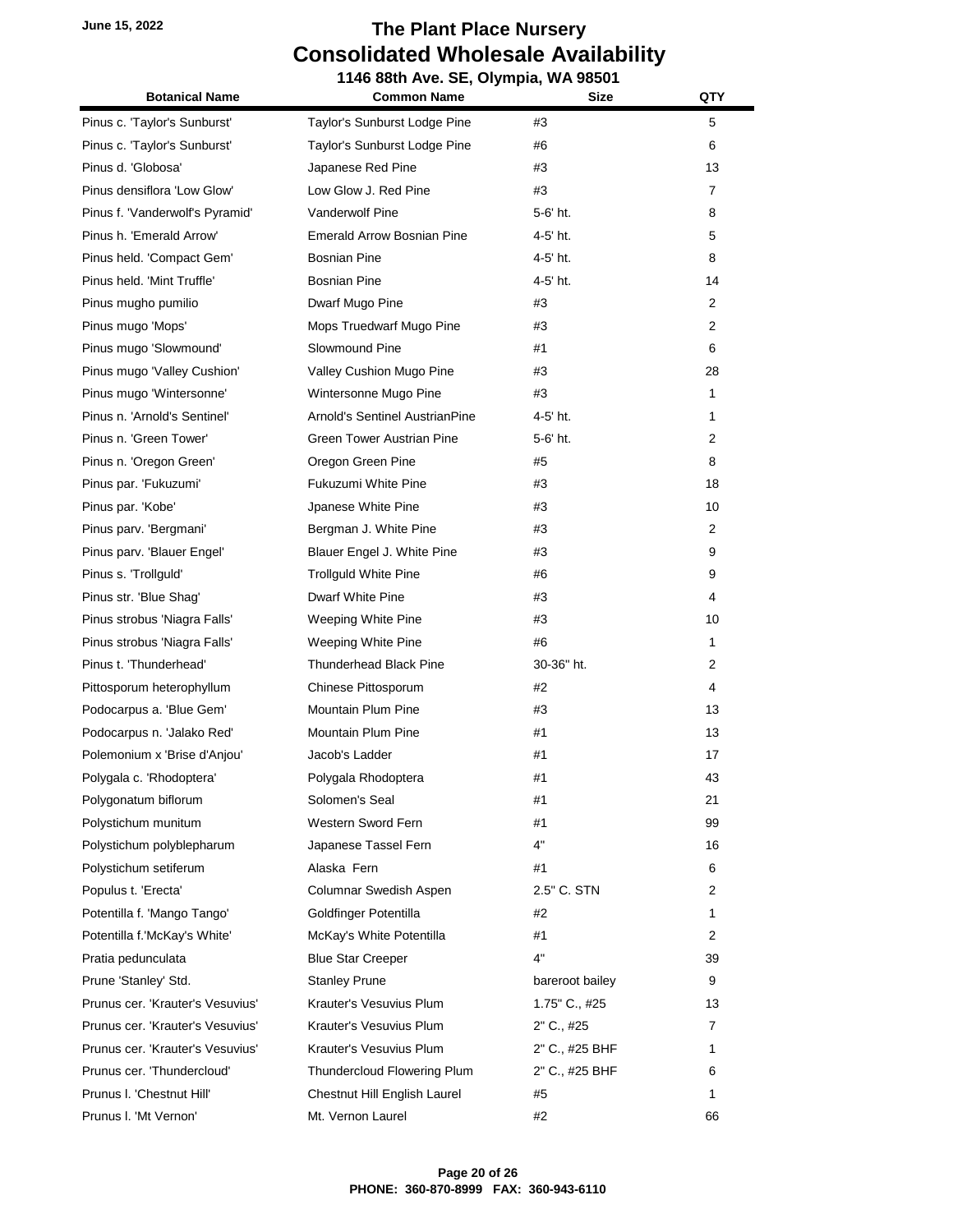| <b>Botanical Name</b>         | 1146 88th Ave. SE, Olympia, WA 98501<br><b>Common Name</b><br><b>Size</b> |               | QTY            |
|-------------------------------|---------------------------------------------------------------------------|---------------|----------------|
|                               |                                                                           |               |                |
| Prunus I. 'Otto Luyken'       | Otto Luyken Laurel                                                        | #5            | 26             |
| Prunus I. 'Otto Luyken'       | Otto Luyken Laurel                                                        | $18 - 21"$    | 33             |
| Prunus Iusitanica             | Portugal Laurel                                                           | #5            | 21             |
| Prunus ser. 'Kwanzan'         | Kwanzan Flowering Cherry                                                  | 2.25" C. STN  | 4              |
| Prunus 'Snow Goose'           | Snow Goose Flowering Cherry                                               | 1.75" C. STN  | 8              |
| Prunus 'Snow Goose'           | Snow Goose Flowering Cherry                                               | 2.25" C. STN  | 5              |
| Prunus 'Snow Goose'           | Snow Goose Flowering Cherry                                               | 2.5" C. STN   | 3              |
| Prunus v. 'Canada Red Select' | Canada Red Cherry                                                         | 2" C. STN     | 1              |
| Prunus v. 'Canada Red Select' | Canada Red Select Cherry                                                  | 2.25" C. STN  | 2              |
| Prunus yed. 'Akebono'         | Akebono Flowering Cherry                                                  | 1.75" C., #25 | 3              |
| Prunus yed. 'Yoshino'         | <b>Yoshino Flowering Cherry</b>                                           | 1.5" C., #25  | 5              |
| Pyracantha x 'Red Elf'        | Red Elf Pyracantha                                                        | #5            | $\overline{2}$ |
| Pyrus c. 'Chanticleer'        | <b>Chanticleer Flowering Pear</b>                                         | 1.5" C. STN   | 3              |
| Pyrus c. 'Chanticleer'        | <b>Chanticleer Flowering Pear</b>                                         | 1.75" C. STN  | 17             |
| Pyrus c. 'Chanticleer'        | <b>Chanticleer Flowering Pear</b>                                         | 2" C. STN     | 34             |
| Pyrus c. 'Cleveland Select'   | <b>Cleveland Flowering Pear</b>                                           | 1.5" C., STN  | 14             |
| Pyrus c. 'Cleveland Select'   | <b>Cleveland Flowering Pear</b>                                           | 1.75" C., STN | 18             |
| Pyrus c. 'Jack'               | Jack Flowering Pear                                                       | 1.75" C., #25 | 4              |
| Pyrus c. 'Redspire'           | Redspire Flowering Pear                                                   | 1.5" C. STN   | 13             |
| Pyrus c. 'Redspire'           | Redspire Flowering Pear                                                   | 1.75" C. STN  | 6              |
| Pyrus c. 'Redspire'           | Redspire Flowering Pear                                                   | 2" C. STN     | $\overline{2}$ |
| Pyrus f. 'Korean Sun'         | Korean Sun Flowering Pear                                                 | 2" C., #20    | 4              |
| Pyrus 'Javelin'               | Javelin Flowering Pear                                                    | 1.75" C. STN  | 21             |
| Pyrus 'Javelin'               | Javelin Flowering Pear                                                    | 2" C. STN     | 5              |
| Quercus 'Kindred Spirit'      | Kindred Spirit Oak                                                        | 1.5" C. STN   | 17             |
| Quercus r. 'Crimson Spire'    | Crimson Spire Oak                                                         | 2" C. STN     | $\mathbf{1}$   |
| Quercus r. 'Crimson Spire'    | Crimson Spire Oak                                                         | 2.25" C. STN  | $\mathbf{1}$   |
| Rh. 'Anah Kruschke'           | Anah Kruschke Rhododendron                                                | #3            | 48             |
| Rh. 'Anah Kruschke'           | Anah Kruschke Rhododendron                                                | #5            | $\overline{7}$ |
| Rh. 'Baden Baden'             | Baden Baden Rhododendron                                                  | #5            | 1              |
| Rh. 'Bessee Howells'          | Besse Howells Rhododendron                                                | #5            | 11             |
| Rh. 'Bruce Briggs'            | Bruce Briggs Rhododendron                                                 | #5            | 7              |
| Rh. 'Butterfly'               | <b>Butterfly Rhododendron</b>                                             | #5            | 13             |
| Rh. 'Cherry Cheesecake'       | Cherry Cheesecake Rhododendron                                            | #2            | 3              |
| Rh. 'Chionoides'              | Chionoides Rhododendron                                                   | #5            | 1              |
| Rh. 'Christmas Cheer'         | Christmas Cheer Rhododendron                                              | #5            | 3              |
| Rh. 'Crete'                   | Crete Rhododendron                                                        | #2            | 14             |
| Rh. 'Dexter Red'              | Dexter Red Rhododendron                                                   | #5            | 1              |
| Rh. 'Dora Amateis'            | Dora Amateis Rhododendron                                                 | #5            | 5              |
| Rh. 'Dreamland'               | Dreamland Rhododendron                                                    | #2            | 5              |
| Rh. 'Dreamland'               | Dreamland Rhododendron                                                    | #2            | 12             |
| Rh. 'Fantastica'              | Fantastica Rhododendron                                                   | #2            | 1              |
| Rh. 'Golden Gate'             | Golden Gate Rhododendron                                                  | #5            | 1              |
| Rh. 'Goldflimmer'             | Goldflimmer Rhododendron                                                  | #2            | 35             |
| Rh. 'Holden'                  | Holden Rhododendron                                                       | #3            | 9              |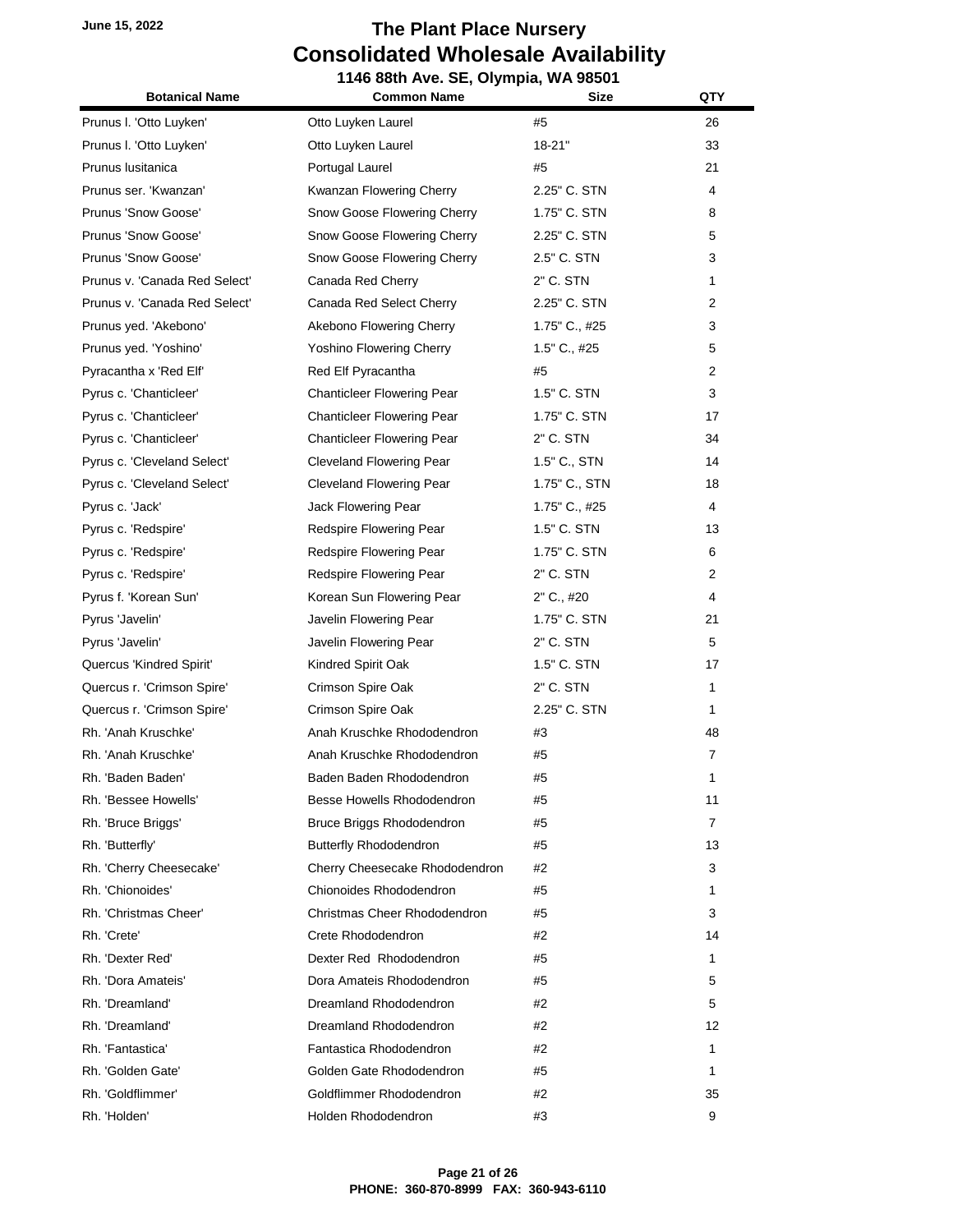| <b>Botanical Name</b>              | <b>Common Name</b>              | <b>Size</b> | QTY            |
|------------------------------------|---------------------------------|-------------|----------------|
| Rh. 'Honey Butter'                 | Honey Butter Rhododendron       | #3          | 13             |
| Rh. 'Jean Marie de Montague'       | Jean Marie Rhododendron         | #3          | 13             |
| Rh. 'Jean Marie de Montague'       | Jean Marie de Montague          | #5          | 27             |
| Rh. 'Kaitlyn's Delight'            | Kaitlyn's Delight Rhododendron  | #3          | $\overline{2}$ |
| Rh. 'Ken Janeck'                   | Ken Janeck Rhododendron         | #2          | 5              |
| Rh. 'Melrose Flash'                | Melrose Flash Rhododendron      | #5          | 13             |
| Rh. 'Nancy Evans'                  | Nancy Evans Rhododendron        | #3          | 40             |
| Rh. 'Oceanlake'                    | Oceanlake Rhododendron          | #3          | 5              |
| Rh. 'Old Copper'                   | Old Copper Rhododendron         | #5          | 7              |
| Rh. 'Ostbo Elizabeth'              | Ostbo Elizabeth Rhododendron    | #5          | 4              |
| Rh. 'Percy Wiseman'                | Percy Wiseman Rhododendron      | #3          | 2              |
| Rh. 'PJM'                          | PJM Rhododendron                | #5          | 3              |
| Rh. 'PJM Elite'                    | PJM Elite Rhododendron          | #1          | 2              |
| Rh. 'PJM Landmark'                 | Landmark PJM Rhododendron       | #5          | 7              |
| Rh. 'Purple Passion'               | Purple Passion Rhododendron     | 21-24"      | 5              |
| Rh. 'Queen Alice'                  | Queen Alice Rhododendron        | #2          | 33             |
| Rh. 'Ramapo'                       | Ramapo Rhododendron             | #2          | 80             |
| Rh. 'Ramapo'                       | Ramapo Rhododendron             | #5          | 1              |
| Rh. 'Ria Hardijzer'                | Ria Hardijzer Rhododendron      | #5          | 1              |
| Rh. 'Spring Dawn'                  | Spring Dawn Rhododendron        | #5          | 2              |
| Rh. 'Teddy Bear'                   | Teddy Bear Rhododendron         | #2          | 50             |
| Rh. 'Unique'                       | Unique Rhododendron             | #3          | 87             |
| Rh. 'Vivacious'                    | Vivacious Rhododendron          | #5          | 14             |
| Rh. 'Wine and Roses'               | Wine and Roses Rhododendron     | #3          | 38             |
| Rh. 'Yaku Princess'                | Yaku Princess Rhododendron      | #3          | 4              |
| Rhaphiolepis u. 'Blueberry Muffin' | Indian Hawthorn                 | #5          | 3              |
| Ribes s. 'King Edward VII'         | King Edward Flowering Current   | #2          | 13             |
| Ribes s. 'King Edward VII'         | <b>Red Flowering Currant</b>    | #3          | 46             |
| Rosa Flower Carpet - Coral         | <b>Coral Flower Carpet Rose</b> | #2          | 10             |
| Rosa 'Knockout Red'                | Knockout Shrub Rose             | #2          | 1              |
| Rosa nutkana                       | Nootka Rose                     | #1          | 26             |
| Rosa nutkana                       | Nootka Rose                     | #2          | 11             |
| Rosa Red Drift                     | <b>Red Drift Carpet Rose</b>    | #2          | 1              |
| Rosa White Drift                   | White Drift Carpet Rose         | #2          | 3              |
| Rosa 'White Meidiland'             | White Miediland Shrub Rose      | #3          | 1              |
| Rosmarinus 'Ken Taylor'            | Rosemary                        | #1          | 5              |
| Rosmarinus o. 'Irene'              | <b>Creeping Rosemary</b>        | #1          | 41             |
| Rosmarinus o. 'Madeline Hill'      | Madeline Hill Rosemary          | #1          | 3              |
| Rosmarinus o. 'Tuscan Blue'        | Rosemary                        | #1          | 33             |
| Rosmarinus o. 'Tuscan Blue'        | Rosemary                        | #5          | 1              |
| Rosmarinus officinalis 'Arp'       | Rosemary                        | #1          | 7              |
| Rudbeckia f. 'Goldsturm'           | <b>Black Eyed Susan</b>         | #1          | 104            |
| Rudbeckia 'Little Goldstar'        | Dwf Black Eyed Susan            | #1          | 59             |
| Sagina s. 'Irish Moss'             | <b>Irish Moss</b>               | 4"          | 45             |
| Sagina s. 'Scotch Moss'            | <b>Scotch Moss</b>              | 4"          | 36             |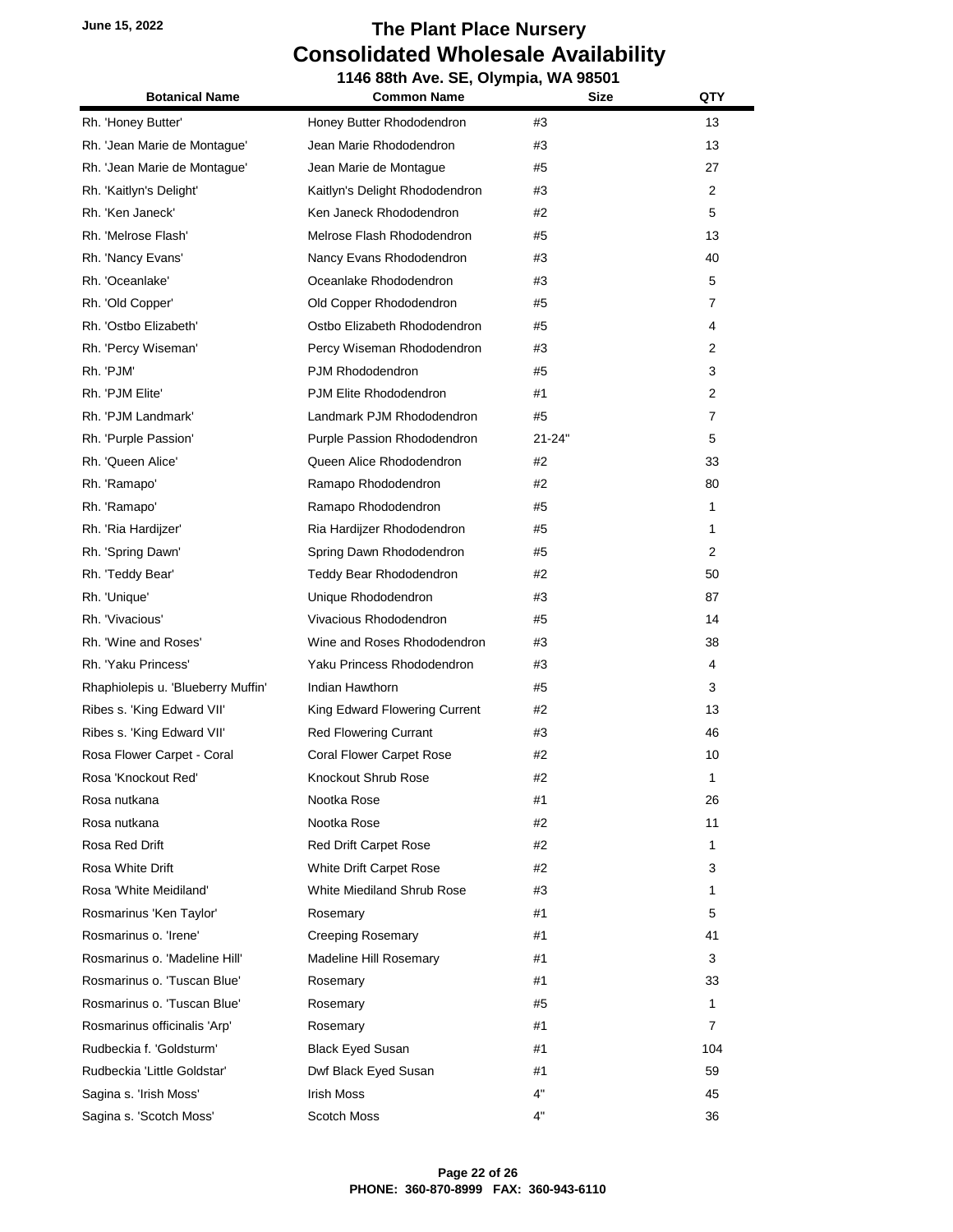| <b>Botanical Name</b>            | 1146 88th Ave. SE, Olympia, WA 98501<br><b>Common Name</b> | <b>Size</b>   | QTY            |
|----------------------------------|------------------------------------------------------------|---------------|----------------|
| Salix hookeriana                 | <b>Hookers Willow</b>                                      |               | $\overline{2}$ |
| Salix integra 'Hakuro Nishiki'   | Dappled Willow                                             | #5<br>#5      | 27             |
| Salix integra 'Hakuro Nishiki'   | Dappled Willow Tree                                        | 1.25" C., #15 | 3              |
| Salix sitchensis                 | Sitka Willow                                               | #1            | 10             |
| Salvia 'April Night'             | April Night Salvia                                         | #1            | 3              |
| Salvia g. 'Black and Bloom'      | <b>Blu Anise Sage</b>                                      | #1            | 19             |
| Salvia m. 'Hot Lips'             | Sage                                                       | #1            | 19             |
| Salvia 'Marcus'                  | <b>Meadow Sedge</b>                                        | #1            | 12             |
| Salvia 'May Night'               | May Night Salvia                                           | #1            | 17             |
| Salvia n. 'Caradonna'            | Caradonna Salvia                                           | #1            | 30             |
| Salvia 'Pineapple Frieda Dixon'  | Pineapple Sage                                             | Quart         | 4              |
| Sambucus n. 'Black Lace'         |                                                            |               | 45             |
|                                  | <b>Black Lace Elderberry</b>                               | #5            |                |
| Sambucus n. 'Laced Up'           | Laced Up Elderberry                                        | #2            | 6              |
| Sambucus n. 'Laced Up'           | Laced Up Elderberry                                        | #3            | 22             |
| Sambucus n. 'Laced Up'           | Laced Up Elderberry                                        | #5            | 18             |
| Sambucus racemosa                | <b>Red Elderberry</b>                                      | #5            | 4              |
| Sarcococca h. 'Fragrant Valley'  | Fragrant Valley Sweet Box                                  | #1            | 57             |
| Sarcococca h. humilis            | Himalayan Sweet Box                                        | #2            | 28             |
| Sarcococca ruscifolia            | Sweet Box                                                  | #2            | 10             |
| Sarcococca ruscifolia            | Sweet Box                                                  | #3            | 29             |
| Schizophragma hyd. 'Lacy Hearts' | Var. Japanese Hydrangea Vine                               | #2            | 5              |
| Schizostylis c. 'Coral'          | Coral Kaffir Lily                                          | #1            | 8              |
| Scilla siberica 'Spring Beauty'  | <b>Spring Beauty Scilla</b>                                | 4"            | 6              |
| Scirpus microcarpus              | <b>Small Fruited Bulrush</b>                               | plug          | 200            |
| Sedum album 'Orange Ice'         | Sedum                                                      | 4"            | 4              |
| Sedum 'Angelina'                 | Stonecrop                                                  | 4"            | 34             |
| Sedum 'Autumn Joy'               | Autumn Joy Sedum                                           | #1            | 3              |
| Sedum 'Black Pearl'              | Stonecrop                                                  | 4"            | 1              |
| Sedum 'Cape Blanco'              | Cape Blanco Sedum                                          | 4"            | 13             |
| Sedum 'Coral Carpet'             | Stonecrop                                                  | 4"            | 9              |
| Sedum hispanicum                 | Stonecrop                                                  | 4"            | 13             |
| Sedum 'Murale'                   | Coral Carpet Sedum                                         | 4"            | 13             |
| Sedum oreganum                   | Stonecrop                                                  | 4"            | $\mathbf{1}$   |
| Sedum 'Purple Frost'             | Purple Frost Creeping Sedum                                | 4"            | 25             |
| Sedum 'Spanish Blue'             | Stonecrop                                                  | 4"            | 6              |
| Sedum SS 'Blue Elf'              | Sedum                                                      | 4"            | 25             |
| Sedum SS 'Cherry Tart'           | Sedum                                                      | 4"            | 13             |
| Sedum 'Xenox'                    | Sedum                                                      | #1            | 4              |
| Sesleria autumnalis              | <b>Autumn Moor Grass</b>                                   | #1            | 3              |
| Sesleria caerulea                | Moor Grass                                                 | #1            | $\overline{7}$ |
| Skimmia j. Male                  | Skimmia                                                    | #2            | 25             |
| Skimmia reevesiana               | Dwarf Skimmia                                              | #1            | 9              |
| Skimmia reevesiana               | Dwf Skimmia                                                | #2            | 54             |
| Solidago 'Baby Gold'             | Goldenrod                                                  | #1            | 3              |
| Solidago 'Crown of Rays'         | Crown of Rays Goldenrod                                    | #1            | 1              |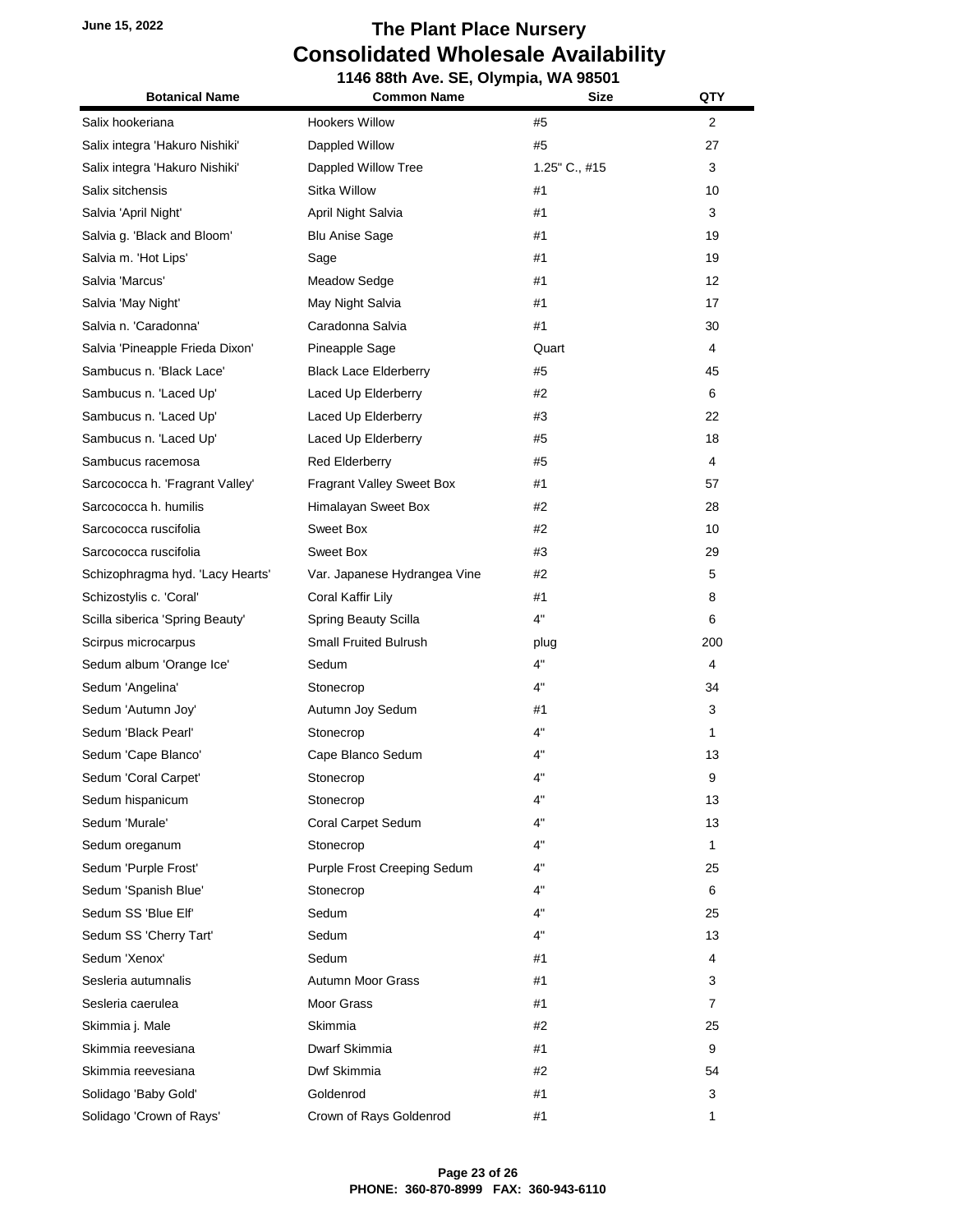|                                                               | 1146 88th Ave. SE, Olympia, WA 98501 |                   |                |
|---------------------------------------------------------------|--------------------------------------|-------------------|----------------|
| <b>Botanical Name</b>                                         | <b>Common Name</b>                   | <b>Size</b>       | QTY            |
| Solidago r. 'Fireworks'                                       | <b>Fireworks Goldenrod</b>           | #1                | $\overline{2}$ |
| Sophora japonica                                              | Japanese Pagoda Tree                 | $2"$ C.           | $\overline{2}$ |
| Spirea b. 'Gold Flame'                                        | Gold Flame Spirea                    | #2                | 8              |
| Spirea b. 'Limemound'                                         | Limemound Spirea                     | #2                | 7              |
| Spirea bet. 'Glow Girl'                                       | <b>Birchleaf Spirea</b>              | #5                | 1              |
| Spirea 'Dbl Play Candy Corn'                                  | Double Play Candy Corn Spirea        | #5                | 5              |
| Spirea j. 'Little Princess'                                   | Little Princess Spirea               | #1                | 1              |
| Spirea j. 'Magic Carpet'                                      | Magic Carpet Spirea                  | #1                | 110            |
| Spirea j. 'Magic Carpet'                                      | Magic Carpet Spirea                  | #2                | $\overline{2}$ |
| Spirea j. 'Walberton's Plumtastic'                            | <b>Firelight Spirea</b>              | #2                | 17             |
| Spirea th. 'Mellow Yellow'                                    | Mellow Yellow Spirea                 | #5                | 18             |
| Stewartia monodelpha                                          | Tall Stewartia                       | 1.25" C. 5-6' ht. | 1              |
| Stewartia pseudocamellia                                      | Japanese Stewartia                   | 1.25" C. 6-7' ht. | 9              |
| Stipa tenuissima aka Nassella tenuissim Mexican Feather Grass |                                      | #1                | 270            |
| Styrax j. 'Evening Light'                                     | <b>Evening Light Snowbell</b>        | $1"$ C.           | 9              |
| Styrax j. 'Evening Light'                                     | Evening Light Snowbell               | $1.25"$ C.        | 1              |
| Styrax japonicus                                              | Japanese Snowbell                    | $1.5"$ C.         | 15             |
| Styrax japonicus                                              | Japanese Snowbell                    | 2.25" C. STN      | 1              |
| Symphoricarpos albus                                          | <b>Common Snowberry</b>              | #2                | 35             |
| Symphoricarpos 'Scarlet Pearl'                                | <b>Scarlet Pearl Snowberry</b>       | #2                | 1              |
| Syringa m. 'Palibin'                                          | Dwarf Korean Lilac                   | #2                | 33             |
| Syringa p. 'Miss Kim'                                         | Miss Kim Korean Lilac                | #2                | 37             |
| Syringa p. 'Miss Kim'                                         | Miss Kim Korean Lilac                | #3                | $\mathbf{1}$   |
| Syringa p. 'Miss Kim'                                         | Miss Kim Korean Lilac                | #5                | 13             |
| Syringa p. 'Miss Kim'                                         | Miss Kim Tree Lilac                  | $1"$ C., #15      | 4              |
| Syringa ret. 'Ivory Pillar'                                   | Japanese Tree Lilac                  | 1.25" C., #25     | 15             |
| Taxodium d. 'Peve Minaret'                                    | Peve Minaret Bald Cypress            | #6                | 1              |
| Taxodium d.'Lindsey's Skyward'                                | Lindsey's Skyward Bald Cypress       | 5' ht., #15       | 7              |
| Taxus b. 'David'                                              | Golden Irish Yew                     | #2                | 10             |
| Taxus c. 'Dwf Bright Gold'                                    | Golden Dwarf Japanese Yew            | #2                | 13             |
| Taxus c. 'Nana Aurescens'                                     | dwarf golden Japanese Yew            | #1                | 16             |
| Taxus x 'Maureen'                                             | Maureen Yew                          | #10               | 15             |
| Taxus x media 'Hicksii'                                       | <b>Hicks Yew</b>                     | #5                | 1              |
| Taxus x media 'Hicksii'                                       | <b>Hicks Yew</b>                     | #7                | 6              |
| Thmus 'Narrow Leaf French'                                    | Garden Thyme                         | 4"                | 5              |
| Thuja occ. 'Fire Chief'                                       | Fire Chief Globe Arborvitae          | #5                | 8              |
| Thuja occ. 'Jantar'                                           | Jantar Arborvitae                    | #3                | 16             |
| Thuja occ. 'Smaragd'                                          | Emerald Green Arborvitae             | 4-5' ht. #10      | 47             |
| Thuja occ.'Mr. Bowling Ball'                                  | Mr. Bowling Ball Arborvitae          | #3                | 9              |
| Thuja occ.'Mr. Bowling Ball'                                  | Mr. Bowling Ball Arborvitae          | #5                | 10             |
| Thuja occ.'Mr. Bowling Ball'                                  | Mr. Bowling Ball Arborvitae          | #5                | 49             |
| Thuja p. 'Excelsa'                                            | Western Red Cedar                    | 5-6' ht.          | 1              |
| Thuja p. 'Excelsa'                                            | Excelsa Western Red Cedar            | 6-7' ht.          | 7              |
| Thuja p. 'Grune Kugel'                                        | Grune Kugel Cedar                    | #3                | 43             |
| Thuja p. 'Virescence'                                         | Dk Green Western Red Cedar           | 5-6' ht.          | 2              |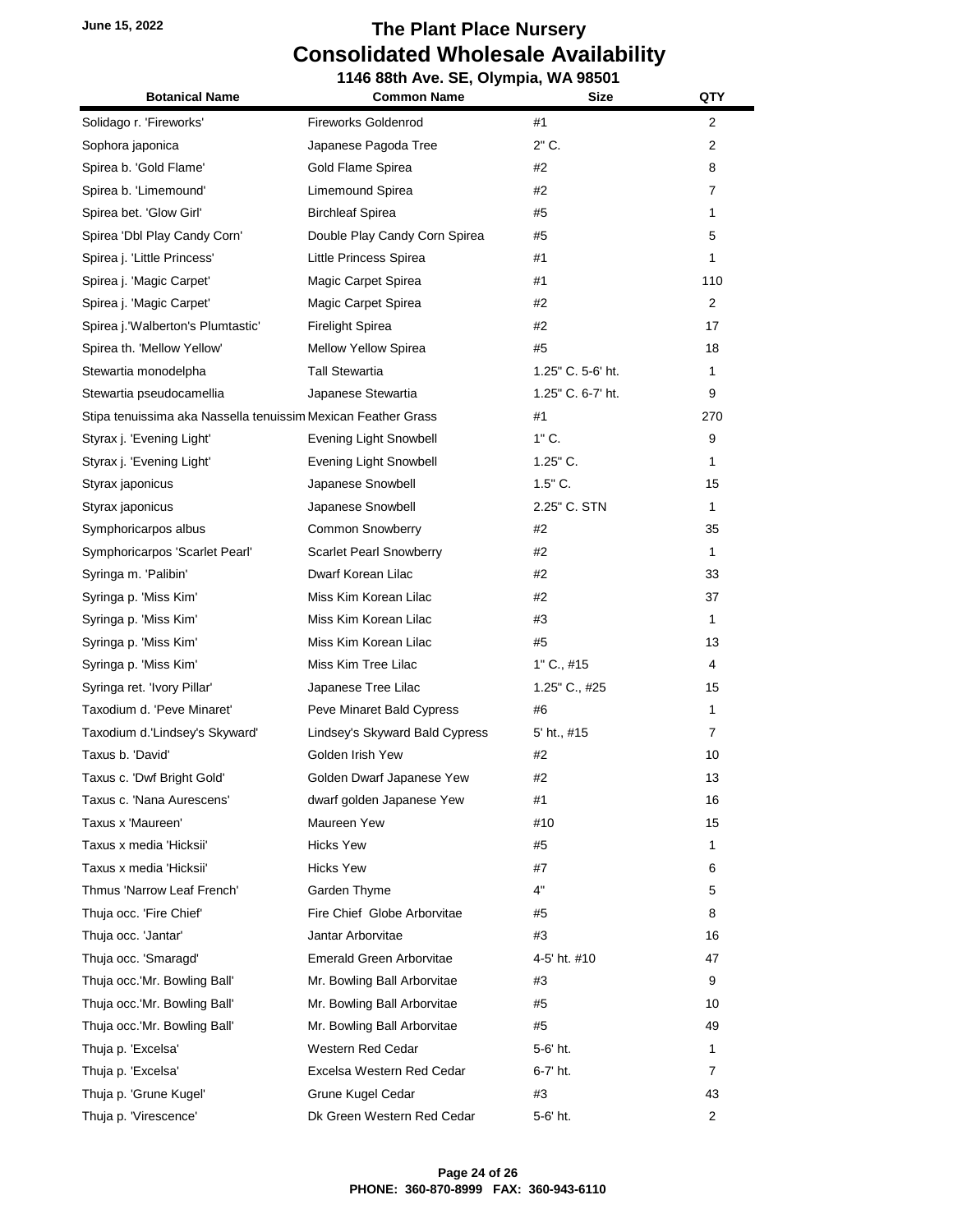#### **June 15, 2022 The Plant Place Nursery Consolidated Wholesale Availability 1146 88th Ave. SE, Olympia, WA 98501**

| <b>Botanical Name</b>                             | -, vijiliplu, t<br><b>Common Name</b> | Size          | QTY            |
|---------------------------------------------------|---------------------------------------|---------------|----------------|
| Thuja p. 'Whipcord'                               | Whipcord Western Red Cedar            | #3            | 6              |
| Thuja plicata 'Green Giant'                       | Western Red Cedar                     | 4-5' ht.      | 10             |
| Thuja x 'Steeplechase'                            | Steeplechase Cedar                    | 4-5' ht.      | 1              |
| Thymus citriodorus 'Lemon Variegated' Lemon Thyme |                                       | 4"            | 4              |
| Thymus pseudolanuginosus                          | Woolly Thyme                          | 4"            | 105            |
| Thymus s. 'Elfin'                                 | Elfin Thyme                           | 4"            | 47             |
| Thymus s.'Coccineum' (Red)                        | Creeping Red Thyme                    | 4"            | 18             |
| Trachelospermum jasminoides                       | Star Jasmine                          | #2            | 1              |
| Trachycarpus fortunei                             | <b>Windmill Palm</b>                  | #5            | 4              |
| Tricyrtis f. 'Dark Beauty'                        | Toadlily                              | Quart         | 12             |
| Tsuga c. 'Cole's Prostrate'                       | Cole's Prostrate Hemlock              | #3            | 2              |
| Tsuga c. 'Cole's Prostrate'                       | Cole's Prostrate Hemlock              | #6            | 1              |
| Tsuga c. 'Gentsch White'                          | Gentsch White Hemlock                 | #6            | 34             |
| Uncinia 'Belinda's Find'                          | Red Hook Sedge                        | 4"            | 61             |
| Vaccinium ovatum                                  | Evergreen Huckleberry                 | #2            | 35             |
| Vaccinium ovatum                                  | Evergreen Huckelberry                 | #3            | 75             |
| Vaccinium ovatum                                  | Evergreen Huckelberry                 | #5            | 5              |
| Verbena 'Endurascape Blue'                        | Verbena                               | #1            | 1              |
| Veronica 'Charlotte'                              | Charlotte Veronica                    | #1            | $\overline{2}$ |
| Veronica 'Darwin's Blue'                          | Darwin's Blue Veronica                | #1            | 2              |
| Veronica 'Georgia Blue'                           | Veronica                              | 4"            | 25             |
| Veronica 'Purpleicious'                           | Speedwell                             | #1            | $\overline{2}$ |
| Veronica s. 'Royal Candles'                       | Veronica                              | #1            | 30             |
| Viburnum carlesii                                 | Korean Spice Viburnum                 | #1            | 24             |
| Viburnum carlesii                                 | Korean Spice Viburnum                 | #2            | 14             |
| Viburnum davidii                                  | David Viburnum                        | #2            | 20             |
| Viburnum davidii                                  | David Viburnum                        | #3            | 18             |
| Viburnum davidii                                  | David Viburnum                        | #5            | 64             |
| Viburnum p. t. 'Maresii'                          | Maresii Doublefile Viburnum           | #5            | 33             |
| Viburnum 'Pearlific'                              | Burkwood Viburnum                     | #5            | 2              |
| Vinca minor 'Bowles'                              | <b>Bowles Periwinkle</b>              | #1            | 31             |
| Vinca minor 'Bowles'                              | <b>Bowles Periwinkle</b>              | 4"            | 31             |
| Viola 'Halo Violet'                               | Viola                                 | 4"            | 4              |
| Weigela f. 'Lemon Ice'                            | Lemon Ice Weigela                     | #2            | 5              |
| Weigela f. 'My Monet Purple Effect'               | My Monet Purple Effect Weigela        | #5            | 2              |
| Weigela f. 'Wine & Roses'                         | Wine & Roses Weigela                  | #5            | 15             |
| Weigela 'Midnight Wine Shine'                     | Midnight Wine Shine Weigela           | #3            | 6              |
| Weigela 'Spilled Wine'                            | Spilled Wine Weigela                  | #2            | 6              |
| Weigela 'Spilled Wine'                            | Spilled Wine Weigela                  | #3            | 6              |
| Wisteria 'Blue Moon'                              | <b>Blue Moon Wisteria</b>             | #5            | 1              |
| Yucca f. 'Bright Edge'                            | <b>Bright Edge Yucca</b>              | #5            | 1              |
| Yucca f. 'Color Guard'                            | Color Guard Yucca                     | #2            | 32             |
| Zelkova s. 'City Sprite'                          | City Sprite Zelkova                   | 1.75" C., #10 | 2              |
| Zelkova s. 'Village Green'                        | Village Green Zelkova                 | 1.75" C. STN  | 26             |
| Zelkova s. 'Village Green'                        | Village Green Zelkova                 | 2" C. STN     | 1              |